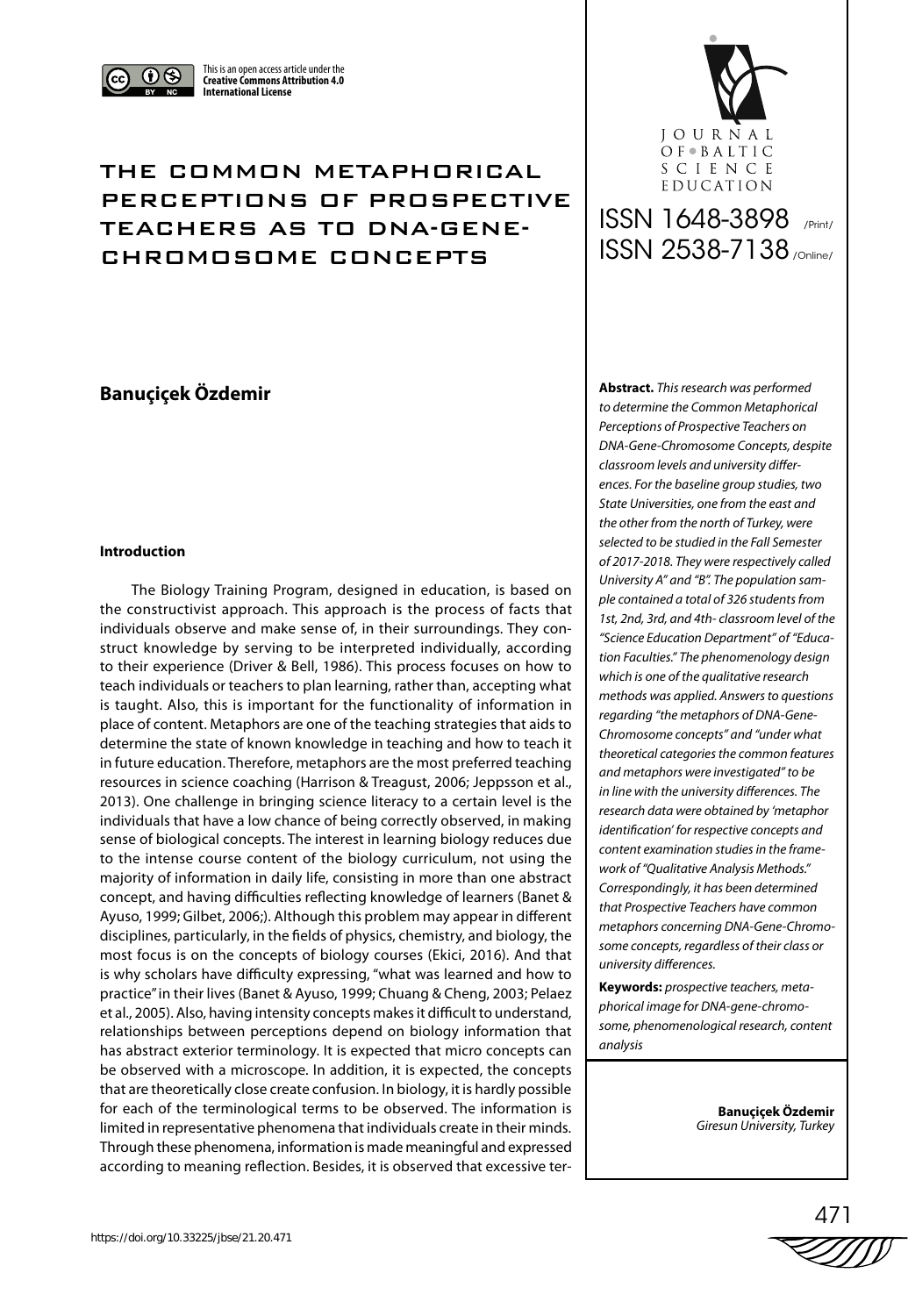ISSN 1648–3898 /Print/ ISSN 2538–7138 /Online/

minological terms in biology science create different metaphorical perceptions in mind that diverts them from meanings. In addition to the conceptual difference, the common metaphorical perceptions, which are issued to different variables, attract attention.

According to the study of Mahaffy (2006), it has been determined that students preferred to explain the concepts that have had difficulty in comprehending, with metaphors. Also, it was stated that interest levels of students decreased due to huge abstract concepts, especially, in science lessons (Gilbert, 2006). The metaphors that are used in education have a particularly important place in explaining mixed phenomena and concepts (Eaglestone, 2009; Semerci, 2007). In order to describe any phenomenon as a metaphor, three questions need to be answered.

- 1. What is the subject of metaphor?
- 2. What is the source of metaphor?
- 3. What are the characteristics simulated to the subject from its source of metaphor (Forceville, 2002)?

A metaphor is an explanation of a determined phenomenon-case or idea with another case-phenomenon or concept (Kövecses, 2002; Oxford et al., 1998). The word Metaphor derived from "Metapherein", as well as, originated from the combination of two Greek words, which meant, Meta (change) and pherein (carry, code) (Levine, 2005).

The metaphors are information used to make situations understandable regarding conditions that individuals cannot realize as concrete and when phenomena become complicated (Yob, 2003). This is an important tool for organizing information in a planned manner and revealing ideas that individuals have (Clarken, 1997). In other words, metaphor is a way of understanding and perceiving the world (Morgan, 1998). Metaphor is also defined as establishing a relationship between two different phenomena and reflecting a different mental scheme on the existing mental scheme (Saban, 2009). If a picture is equivalent to 1000 words, a metaphor is equal to 1000 times the effect of a picture on humans. Moreover, while the picture expresses only certain phenomena stably, a metaphor draws the mental framework of this phenomenon (Shuell, 1990). While Lakoff and Johnson (2005) have described metaphors as elements that help individuals for perception the world. In addition, they expressed to make sense of one type of thing, according to the characteristics of another kind. Additionally, it is stated that metaphor is especially used for revealing the individual's perceptions (Alger, 2009; Cerit, 2008; Guerro & Villamil, 2002; Sanchez et al., 2000). Every vital activity in the world uses DNA as genetic material. A DNA molecule can contain many genes that encode proteins and act as heredity units. All genes that a eucaryote cell has — about 21,000 in humans — are placed in structures, located in the nucleus called chromosomes (Simon, 2015). The conceptual categories for DNA-Gene-Chromosome concepts are more than one. At the same time, the subject of genetics involving these concepts is one of the areas that are difficult to learn and teach in a science-training program (Lewis & Wood–Robinson, 2000; Tsui & Treagust, 2007). Since metaphors activate the teaching-learning process, they establish communication between the known and unknown concepts (Botha, 2009). If the individuals, who received an education, were provided with an accurate understanding of separation or association of biological concepts, mixing concepts would have been reduced significantly. Indeed, the use of determined metaphoric perceptions in concept teaching facilitates learning. The function of metaphors is a kind of communication tool that supports this issue (Steger, 2007). Furthermore, the metaphors in concepts that cannot be thought of or have a learning difficulty, should have a high impact and persistence on learning.

Within the framework of the literature review, leading scholars and respective areas in determining metaphors of biological concepts are examined to recognize whether the study was conducted previously, in order not to overlap studies. In this context, the following subjects were reviewed as tracks: Concept of the genome (Konopka, 2002); the concept of biological systems (Neuman, 2005); the concept of the gene (Vennille et al., 2006); concepts of "greenhouse effect", "ozone layer", "acid rains" and "biodiversity" (Selvi, 2007); metaphors of Darwin's book "Origin of Species: Natural Selection" (Al-Zahrani, 2008); metaphors for concepts of "evolution, regeneration and adaptation" (Eilam, 2009); the concept of climate (Coşkun, 2010), the concept of greenhouse effect (Shepardson et al., 2011); the concept of synthetic biology (Hellsten & Nerlich, 2011); the concept of biology (Gürbüzoğlu et al., 2013; Harman & Çökelez, 2017; Ulukök et al., 2015; Yapıcı, 2015); the concept of nature (Kahyaoğlu, 2015); the concept of global warming (Emli & Afacan, 2017); the concept of evolution (Özbuğutu, 2018); and the concept of Biology Education Laboratory Course (Cengiz & Ekici, 2019). Apart from metaphors of biological concepts stated above, it is understood that metaphoric perceptions feed on cognitive levels of individuals, past experiences, and socio-cultural structures, as a part of further literature review (Bargh & Bandrollar, 1996).

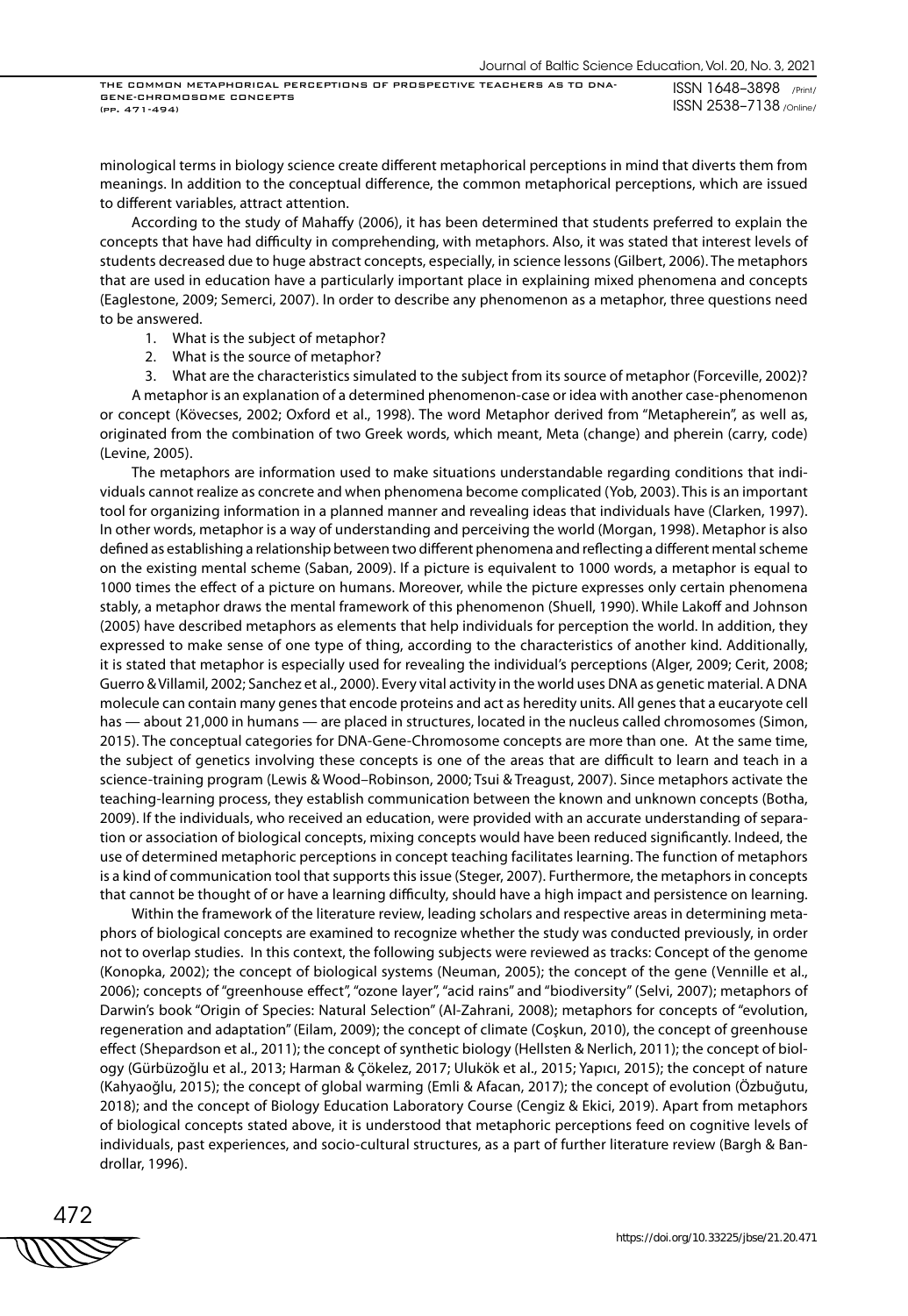ISSN 1648–3898 /Print/ ISSN 2538–7138 /Online/

## **Research Purpose**

This research has been conducted to reveal the science prospective teachers' metaphors perceptions about the concept of DNA-Gen-Chromosome, to be according to the class levels and different university factors. On the other hand, the purpose of this research was in order to introduce the meaning of DNA-Gene-Chromosome to students with metaphors, rather than defining its meaning. The following research questions have been formulated in this regard accordingly.

- 1. What are the prospective teachers' metaphors about the concept of DNA-Gen-Chromosome?
- 2. Under which conceptual categories can these metaphors fall, in terms of common features?
- 3. What are the common categories of prospective teachers' DNA-Gen-Chromosome concepts in different university variables?

## **Research Methodology**

## *General Background*

The study was carried out with phenomenon (phenomenography) design, which is one of the qualitative research approaches. Phenomenography is a qualitative research approach that has been designed to find out peoples' qualitatively different experiences of the world in terms of categories of descriptions. (Marton, 1981, 1986). The phenomenon of science design (phenomenology) created a suitable research ground for studies aiming to examine phenomena that could not pick up the exact meaning of it. At the same time, it put forward the phenomenon, which was known without in-depth knowledge in various ways, such as case, experience, perception, and orientation (Yıldırım & Şimşek, 2008). Also, it was a research design that experienced the phenomenon described, and the philosophy and psychological infrastructure were built on bases (Creswell, 2014). It focused on how individuals perceived a specified phenomenon, how it was described, how they felt about it, how they talked about it (Patton, 2014).

#### *Sample*

Two State Universities were selected from the east (Eastern Anatolia Region) and north (Blacksea Region) of Turkey. Two universities were chosen because of the convenience sampling. They were defined as "A" and "B" University, respectively, for the Fall Semester 2017-2018, as the study group. The sample consisted of a total of 326 students. These two universities were chosen because they have the same course content, and their entrance scores are the same. The reason for preference is to determine the common metaphorical perceptions of preservice teachers who study at different universities with the same education and the same level, towards the same concepts. The number of students was chosen on a voluntary basis because sample is formed in this way. These students were in their 1st, 2nd, 3rd, and 4th classroom level of university in the Science Education Department of Education Faculties. These individuals are considered to become science prospective teachers [please refer to Table 1 for detailed information].

The sample was determined with the help from easily accessible sampling methods, as this is a method that aids the researcher to be close and easily accessible when determining the sample (Yıldırım & Şimşek, 2011).

#### **Table 1**

*Data Regarding the Prospective Teachers' University and Classroom Levels*

|                                               |         |        | Variable (Classroom Levels) |        |
|-----------------------------------------------|---------|--------|-----------------------------|--------|
| Variable (University)                         | 1. Year | 2.Year | 3. Year                     | 4.Year |
| East (Eastern Anatolia) Region (A University) | 67      | 10     | 67                          | 33     |
| North (Black sea) Region (B University)       | 46      | 42     | 23                          | 38     |
| Sub-Total                                     | 113     | 52     | 90                          | 71     |
| Total                                         |         |        | 326                         |        |

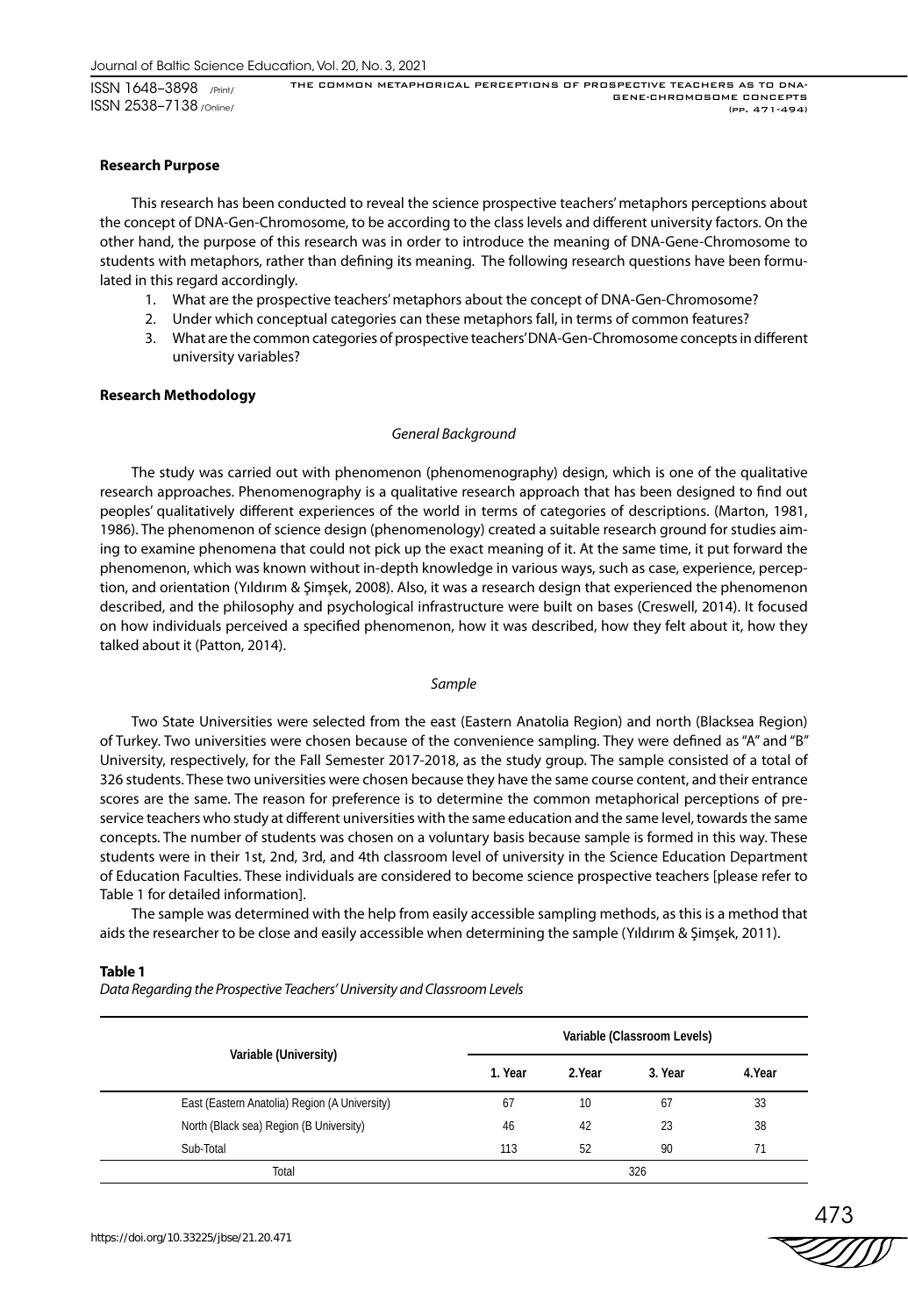ISSN 1648–3898 /Print/ ISSN 2538–7138 /Online/

#### *Data Collection*

The data were collected through metaphors. In metaphors studied, semi-structured interview forms were one of the most preferred data collection tools (Pishghadam & Pourali, 2011). Yıldırım and Şimşek (2011) stated that metaphor could not adequately reveal the descriptive and visual power of metaphor itself. Thus, the question "why" or "how" must be asked to reveal the descriptive and visual power of metaphors. In this context, a semistructured interview form was prepared for all prospective teachers who constituted the sample group. This form contains information such as follows: DNA is like ……………… because ………………………; The gene is like ……………… because ……………………… ....; The chromosome is like ………………, because …………………. Consequently, these sentences are used in the respective form.

Students were asked to only reflect on a single metaphor, for these concepts. Also, for the part that evokes, they were requested to complete the sentence by providing explanations after the word "because." In addition, prospective teachers were asked to write down which university they were in and their class. The pilot application of the form was prepared for the research. It was tested with the participation of 35 science teachers who had been graduated from various universities. Considering the obtained results from this application, the form was rearranged, and the time to be allocated to the group was identified, accordingly. Upon distribution of the upgraded forms, the metaphor phenomenon was explained to the students, and several examples were delivered to reveal the mental images. Besides, the justification for simulation between the source and subject was provided. 20 minutes were allocated to each student to complete the form. Thus, the metaphors and explanations that constitute the research data were obtained.

#### *Data Analysis*

The descriptive content analysis of qualitative research technique was used for "analysis and interpretation" of data. Also, the metaphors with certain common features were compiled under certain collective conceptual categories. The data analysis consists of two parts: metaphor analysis (Moser, 2000) and content analysis (Yıldırım & Şimşek, 2008). The content analysis is defined as a "systematic application where some words of a text summarized with smaller content categories with coding are based on certain rules" (Büyüköztürk, 2011). The metaphor analysis was conducted step by step (Moser, 2000).

The following stages were identified:

- 1. Screening Phase
- 2. Compilation and Category Development Phase
- 3. Validity and Reliability Phase

#### 1. Screening Phase

The filled-in papers by prospective teachers were examined individually. Their metaphors were determined and placed in alphabetical order. Forms that were missing subject, resource section, or not metaphors, along with, forms that were metaphors, but descriptions did not match were excluded from the examination part (n:9). Additionally, forms that metaphoric perceptions or justifications for the DNA-Gene-Chromosome concepts were compared and ignored from analysis (n:4). The terms such as (S1,3.) in parentheses were interpreted as 1st student of 3rd grade in the samples. These were written by prospective teachers; in which, the writings were reported identically.

#### 2. Compilation and Category Development Phase

The categories were determined to be in line with the common characteristics of metaphors in the compiled data for the identified concepts. These categories were identified as shape, function, feature, and content. The prospective teachers and metaphors were marked under these categories and used as codes.

474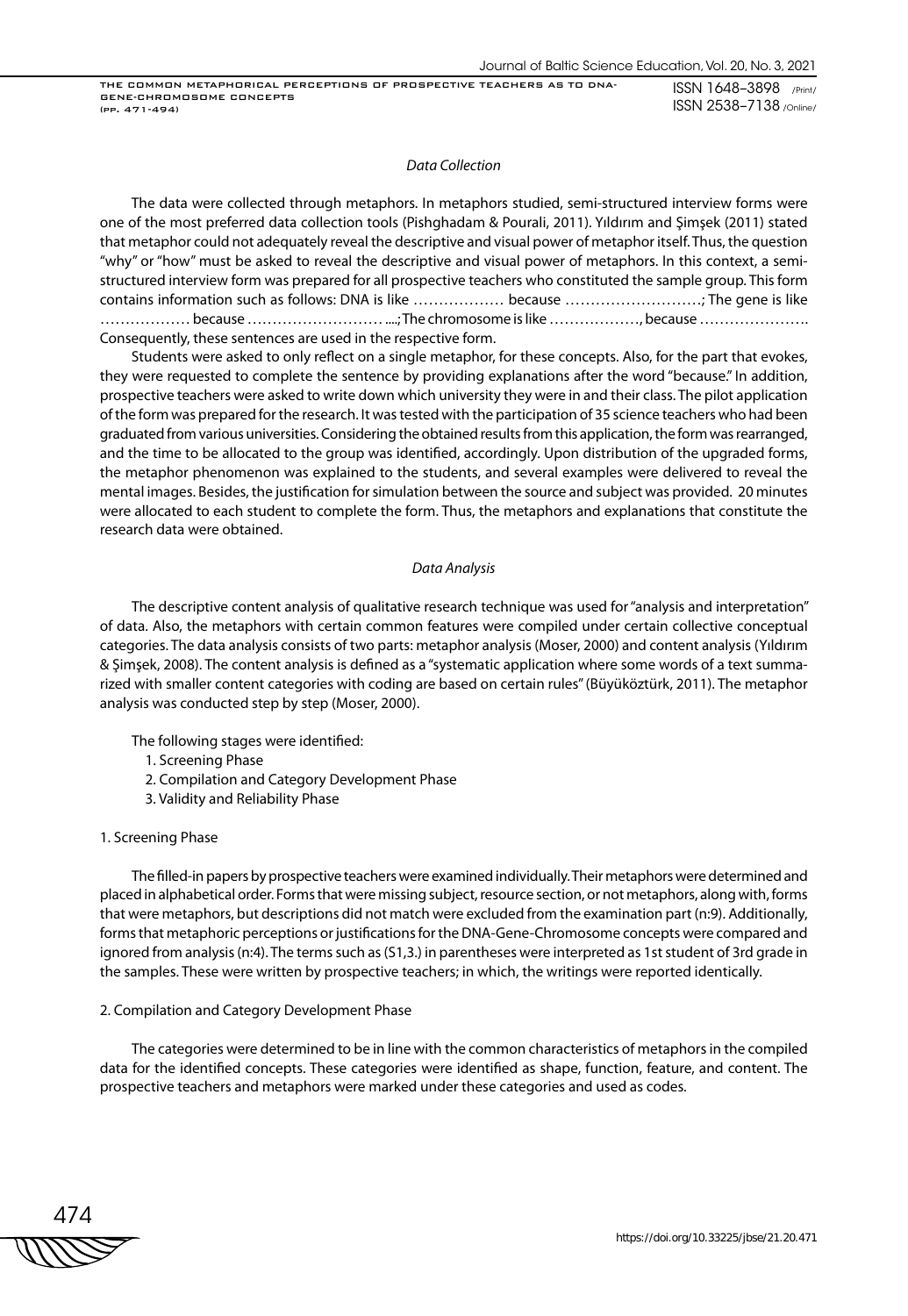## 3. Validity and Reliability Phase

To ensure validity;

- 1. The process of creating common categories from all metaphors was explained in detail.
- 2. All metaphors were obtained as a result of the sorting process, as indicated in the table in the findings section.
- 3. The data were recorded by prospective teachers and kept without any additions. In research reporting, collecting, and citing the participants' statements without addition was stated as a measure that increases the validity (Yıldırım & Şimşek, 2011).

## To ensure reliability;

Categorization of metaphors was consulted with expert opinion in a semi-structured document that was written by prospective teachers. A biologist trainer expert issued a document with written metaphors and two papers. The expert was asked to place metaphors in categories that were made by the researcher or expert for comparison. The number of consensus and disagreement was determined, and reliability was calculated by the formula of Miles & Huberman (1994; 64).

Reliability = Consensus / (Consensus + Disagreement) X 100

The average reliability between expert and researcher was determined as 94%. In qualitative research, it stated that if the consistency between evaluations of expert and researcher is 90% and above, it provides reliability (Miles & Huberman, 1994). Hence, the result showed the level of reliability that had been reached in the research.

In the last stage, the number of teacher candidates representing each metaphor and category were calculated as frequency (*f*) and percentage (%). The obtained data were presented in tables and interpreted, accordingly.

## **Research Results**

Metaphoric perceptions of the science-prospective teachers who participated in the study of DNA-Gene-Chromosome concepts were shown in tables. The frequencies and percentages were formed in relevant codes, and categories were indicated in the tables. The prospective teachers provided answers that created codes and categories. These were submitted as a quote in the following section, after the data tables. Upon examining the obtained data, it was understood that a total of 313 metaphors were collected from 326 participants, regarding DNA-Gene-Chromosome concepts. Among metaphors, a total of 11 common metaphorical perceptions were determined in A and B universities, in the category of DNA concept as related to the shapes (3), function (3), feature (2), and content (3). There was no common metaphoric perception in the category of the gene for the shapes. Yet, 14 common metaphoric perceptions were identified respectively for function (4), feature (6), and content (4). In the category of the concept of chromosomes, a total of 9 common metaphorical perceptions were determined for the shapes (7), function (1), and feature (1), despite lack of content common metaphoric perceptions. A total of 34 common perceptions were identified from 313 metaphoric perceptions. And 279 metaphors were differed according to the class and university variables.

#### **Table 2**

*Total Valid Metaphors of the Prospective Teachers on DNA-Gene-Chromosome Concepts*

|            |                   |              | Variable (university) |
|------------|-------------------|--------------|-----------------------|
|            | Category<br>Shape | A University | <b>B University</b>   |
| <b>DNA</b> |                   |              | 12                    |
|            | Function          | 9            | 14                    |
|            | Feature           | 5            | 19                    |
|            | Content           | 9            | 12                    |
|            | <b>TOTAL</b>      | 30           | 57                    |

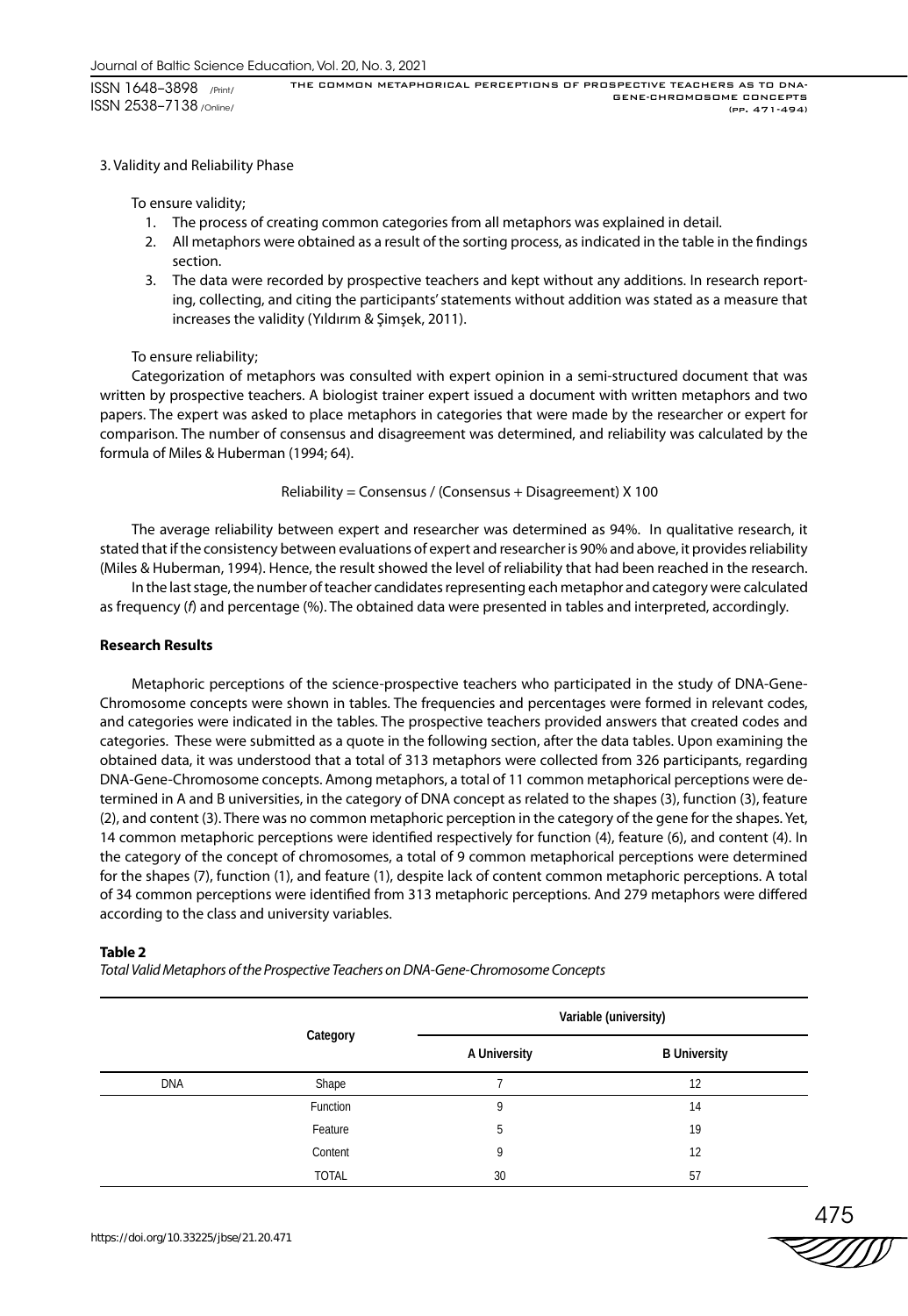ISSN 1648–3898 /Print/ ISSN 2538–7138 /Online/

|            | Category<br>Shape<br>Function<br>Feature<br>Content<br><b>TOTAL</b><br>Shape<br>Function<br>Feature |              | Variable (university) |
|------------|-----------------------------------------------------------------------------------------------------|--------------|-----------------------|
|            |                                                                                                     | A University | <b>B University</b>   |
| GENE       |                                                                                                     | 4            | 4                     |
|            |                                                                                                     | 13           | 13                    |
|            |                                                                                                     | 26           | 30                    |
|            |                                                                                                     | 26           | 18                    |
|            |                                                                                                     | 69           | 65                    |
| CHROMOSOME |                                                                                                     | 13           | 18                    |
|            |                                                                                                     | 11           | 8                     |
|            |                                                                                                     | 7            | 13                    |
|            | Content                                                                                             | 12           | 10                    |
|            | <b>TOTAL</b>                                                                                        | 43           | 49                    |

#### **Table 3**

*Perceptions of the Prospective Teachers in the Category of Shape for the Concept of DNA*

| Category<br>Variable |                     |                   | 1.Class                                                      |                | 2.Class                                                       |                  | 3. Class                                                                                                                                                                                          |                | 4.Class                                                 |                | Total f        | $\%$             |
|----------------------|---------------------|-------------------|--------------------------------------------------------------|----------------|---------------------------------------------------------------|------------------|---------------------------------------------------------------------------------------------------------------------------------------------------------------------------------------------------|----------------|---------------------------------------------------------|----------------|----------------|------------------|
|                      | (University)        | Codes             | Student<br>Codes                                             | $\mathbf{f}$   | Student<br>Codes                                              | $\mathsf{f}$     | Student<br>Codes                                                                                                                                                                                  | $\mathsf{f}$   | Student<br>Codes                                        | $\mathsf f$    |                |                  |
|                      | A University        | Ladder            | $\mathsf{S}_{\scriptscriptstyle{8,14,42,48,\atop}}$<br>49,50 | 6              | $\mathsf{S}_{\scriptscriptstyle{1,3,5,6,7,8}}$                | $\boldsymbol{6}$ | ${\sf S}_{\scriptscriptstyle 1,3,4,6,7,8,9,11,12,}$<br>3, 17, 18, 19, 20, 21, 23,<br>24, 25, 26, 28, 29, 30, 3<br>2,34,35,37,42,43,44,<br>45,47,48,49,50,51,5<br>4,55,57,58,59,60,61,<br>62,64,65 | 45             | ${\sf S}_{_{6,7,8,10,11,}}$<br>14,20,24,28,29<br>,30,31 | 12             | 69             | 87               |
|                      |                     | Bullbrier         | $S_{18,64}$                                                  | $\overline{2}$ |                                                               |                  | $\mathsf{S}_{52}$                                                                                                                                                                                 | $\mathbf{1}$   |                                                         |                | 3              | $\overline{4}$   |
|                      |                     | Earphone          | $S_{\underline{25}}$                                         | $\mathbf{1}$   |                                                               |                  |                                                                                                                                                                                                   |                |                                                         |                | $\mathbf{1}$   | $\mathbf{1}$     |
|                      |                     | Snake             | $\mathsf{S}_{\mathsf{55}}$                                   | $\mathbf{1}$   |                                                               |                  | $\mathsf{S}_{_{38}}$                                                                                                                                                                              | $\mathbf{1}$   |                                                         |                | $\overline{2}$ | $\overline{3}$   |
|                      |                     | Macaroni          |                                                              |                |                                                               |                  | $S_{10}$                                                                                                                                                                                          | $\mathbf{1}$   |                                                         |                | $\mathbf{1}$   | $\mathbf{1}$     |
|                      |                     | Minaret           |                                                              |                |                                                               |                  | $S_{14,53}$                                                                                                                                                                                       | $\overline{2}$ |                                                         |                | $\overline{2}$ | $\overline{3}$   |
|                      |                     | Confetti          | $\mathsf{S}_{\scriptscriptstyle{35}}$                        | $\mathbf{1}$   |                                                               |                  |                                                                                                                                                                                                   |                |                                                         |                | $\mathbf{1}$   | $\mathbf{1}$     |
|                      | <b>TOTAL</b>        |                   |                                                              |                |                                                               |                  |                                                                                                                                                                                                   |                |                                                         |                | 79             | 100              |
| SHAPE                |                     | Macaroni          | $S_{19}$                                                     | $\mathbf{1}$   | $S_{10}$                                                      | $\mathbf{1}$     |                                                                                                                                                                                                   |                |                                                         |                | $\overline{2}$ | $\sqrt{4}$       |
|                      |                     | Cylinder          | $\mathsf{S}_{\mathsf{20}}$                                   | $\mathbf{1}$   |                                                               |                  |                                                                                                                                                                                                   |                |                                                         |                | $\mathbf{1}$   | $\overline{2}$   |
|                      |                     | Ladder            | ${\sf S}_{\rm _{21,22,23,25,}}$<br>29, 31, 33, 35            | 8              | ${\sf S}_{\scriptscriptstyle 14,15,17,27,28,}$<br>34,37,39,40 | 9                | ${\sf S}_{\scriptscriptstyle 1,3,7,8,11,13,17,23}$                                                                                                                                                | 8              | $S_{3,7,13}$                                            | $\overline{3}$ | 20             | 43               |
|                      |                     | Plaited<br>Cheese | $S_{39,40}$                                                  | $\overline{2}$ |                                                               |                  |                                                                                                                                                                                                   |                |                                                         |                | $\overline{2}$ | $\sqrt{4}$       |
|                      | <b>B</b> University | Bow               |                                                              |                | S <sub>5</sub>                                                | $\mathbf{1}$     | $S_{\rm q}$                                                                                                                                                                                       | $\mathbf{1}$   |                                                         |                | $\overline{2}$ | $\overline{4}$   |
|                      |                     | Ice Cream         |                                                              |                | $S_{16}$                                                      | $\mathbf{1}$     |                                                                                                                                                                                                   |                |                                                         |                | $\mathbf{1}$   | $\overline{2}$   |
|                      |                     | <b>Bullbrier</b>  |                                                              |                | $S_{30}$                                                      | $\mathbf{1}$     | $S_{14,19}$                                                                                                                                                                                       | $\overline{2}$ | $S_{2,4,8,9}$                                           | 4              | $\overline{7}$ | 15               |
|                      |                     | Piece             |                                                              |                |                                                               |                  |                                                                                                                                                                                                   |                | S <sub>3</sub>                                          | $\mathbf{1}$   | $\mathbf{1}$   | $\overline{2}$   |
|                      |                     | Ball              |                                                              |                |                                                               |                  |                                                                                                                                                                                                   |                | $S_{19}$                                                | $\mathbf{1}$   | $\mathbf{1}$   | $\overline{2}$   |
|                      |                     | Chair             |                                                              |                |                                                               |                  | $S_{2,16,21}$                                                                                                                                                                                     | $\overline{3}$ | $S_{10,14,15,19}$                                       | 4              | $\overline{7}$ | 15               |
|                      |                     | Thread            |                                                              |                |                                                               |                  | $S_{6}$                                                                                                                                                                                           | $\mathbf{1}$   | $S_{3,28}$                                              | $\overline{2}$ | 3              | $\boldsymbol{6}$ |
|                      | <b>TOTAL</b>        |                   |                                                              |                |                                                               |                  |                                                                                                                                                                                                   |                |                                                         |                | 47             | 100              |

476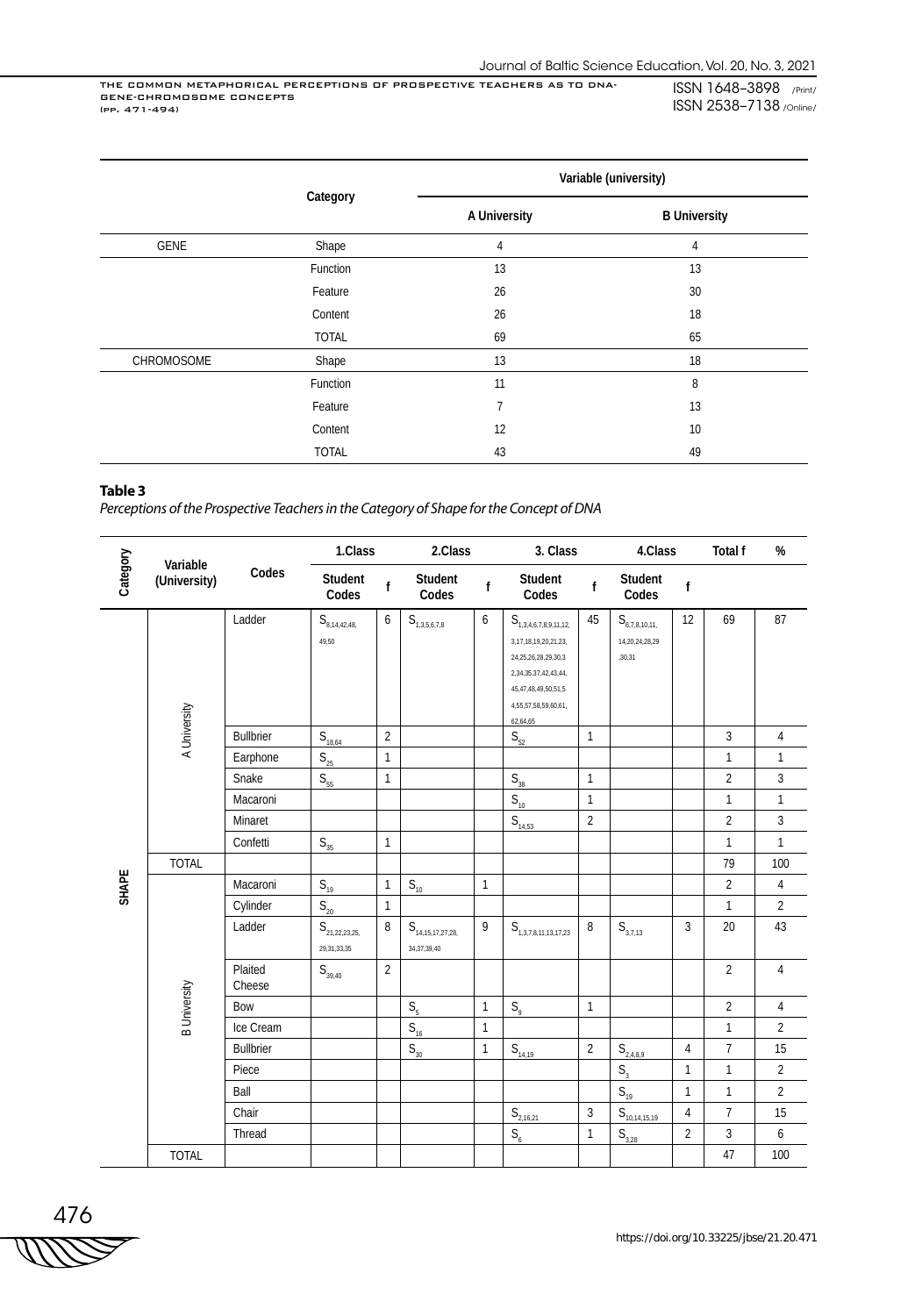According to both universities (A and B universities) participants, the prospective teachers' common metaphorical perceptions of DNA in the Shape category were macaroni, ivy, and ladder [Table 3]. Besides, although the frequencies were different, the prospective teachers used common shapes.

## **Table 4**

 *Perceptions of the Prospective Teachers in the Category of Function for the Concept of DNA*

| Category        | Variable            |                              | 1.Class                               |                | 2. Class                             |                | 3. Class                              |              | 4.Class                    |                | Total f        | $\%$             |
|-----------------|---------------------|------------------------------|---------------------------------------|----------------|--------------------------------------|----------------|---------------------------------------|--------------|----------------------------|----------------|----------------|------------------|
|                 | (University)        | Codes                        | Student<br>Codes                      | F              | Student<br>Codes                     | F              | Student<br>Codes                      | F            | Student<br>Codes           | $\mathsf{f}$   |                |                  |
|                 |                     | Human<br>Skeleton            | $S_7$                                 | $\mathbf{1}$   |                                      |                |                                       |              |                            |                | $\mathbf{1}$   | $\overline{7}$   |
|                 |                     | Toy block                    | $\mathsf{S}_2$                        | $\mathbf{1}$   |                                      |                |                                       |              |                            |                | $\mathbf{1}$   | $\overline{7}$   |
|                 |                     | Jigsaw                       | $S_{6,32}$                            | $\overline{2}$ |                                      |                | $\mathsf{S}_{\scriptscriptstyle{15}}$ | $\mathbf{1}$ | $S_{q}$                    | 1              | $\overline{4}$ | 29               |
|                 |                     | Button                       | $\mathsf{S}_{\scriptscriptstyle{10}}$ | $\mathbf{1}$   |                                      |                |                                       |              |                            |                | $\mathbf{1}$   | $\boldsymbol{7}$ |
|                 | A University        | Photocopier                  | $\mathsf{S}_{\scriptscriptstyle{21}}$ | $\mathbf{1}$   |                                      |                |                                       |              |                            |                | $\mathbf{1}$   | $\overline{7}$   |
|                 |                     | Sibling                      | $S_{\frac{53,67}{2}}$                 | $\overline{2}$ |                                      |                |                                       |              |                            |                | $\overline{2}$ | 14               |
|                 |                     | Key-Lock                     | $\mathsf{S}_{_{54}}$                  | $\mathbf{1}$   |                                      |                |                                       |              |                            |                | $\mathbf{1}$   | $\overline{7}$   |
|                 |                     | Pedestrian                   |                                       |                |                                      |                | $\mathsf{S}_{_{66}}$                  | $\mathbf{1}$ |                            |                | $\mathbf{1}$   | $\overline{7}$   |
|                 |                     | Manager                      |                                       |                |                                      |                |                                       |              | S19,22                     | $\overline{2}$ | $\overline{2}$ | 14               |
|                 | <b>TOTAL</b>        |                              |                                       |                |                                      |                |                                       |              |                            |                | 14             | 100              |
|                 |                     | <b>Driver</b>                |                                       |                | $\mathsf{S}_{\scriptscriptstyle{3}}$ | $\mathbf{1}$   |                                       |              |                            |                | $\mathbf{1}$   | $\overline{4}$   |
|                 |                     | Key-Lock                     |                                       |                | $S_{25}$                             | $\mathbf{1}$   |                                       |              | S <sub>1</sub>             | $\mathbf{1}$   | $\overline{2}$ | 8                |
| <b>FUNCTION</b> |                     | Teacher                      |                                       |                |                                      |                |                                       |              | $S_{21}$                   | $\mathbf{1}$   | $\mathbf{1}$   | $\sqrt{4}$       |
|                 |                     | Seed                         |                                       |                | $S_{3,29}$                           | $\overline{2}$ | $S_{\varphi}$                         | $\mathbf{1}$ |                            |                | $\sqrt{3}$     | 13               |
|                 |                     | Processor                    |                                       |                |                                      |                | S <sub>1</sub>                        | $\mathbf{1}$ |                            |                | $\mathbf{1}$   | $\sqrt{4}$       |
|                 |                     | Road                         |                                       |                |                                      |                | S <sub>5</sub>                        | $\mathbf{1}$ |                            |                | $\mathbf{1}$   | $\overline{4}$   |
|                 | <b>B</b> University | Board of<br><b>Directors</b> |                                       |                |                                      |                |                                       |              | $S_{28}$                   | $\mathbf{1}$   | $\mathbf{1}$   | $\sqrt{4}$       |
|                 |                     | Sand                         |                                       |                |                                      |                |                                       |              | $\mathsf{S}_{\mathsf{29}}$ | $\mathbf{1}$   | $\mathbf{1}$   | $\overline{4}$   |
|                 |                     | Point                        |                                       |                |                                      |                |                                       |              | $\mathsf{S}_{_{\!}31}$     | $\mathbf{1}$   | $\mathbf{1}$   | $\overline{4}$   |
|                 |                     | Lover                        | $\mathsf{S}_\mathrm{8}$               | $\mathbf{1}$   | $\mathsf{S}_{7,20}$                  | $\overline{2}$ |                                       |              |                            |                | $\overline{3}$ | 13               |
|                 |                     | <b>Book</b>                  | $\mathsf{S}_{\scriptscriptstyle{12}}$ | $\mathbf{1}$   |                                      |                |                                       |              |                            |                | $\mathbf{1}$   | $\overline{4}$   |
|                 |                     | Jigsaw                       | $\mathsf{S}_{_{14}}$                  | $\mathbf{1}$   | $\mathsf{S}_{\mathsf{26}}$           | $\mathbf{1}$   |                                       |              |                            |                | $\overline{2}$ | $\, 8$           |
|                 |                     | <b>Brain</b>                 |                                       |                | $\mathsf{S}_{\mathsf{23}}$           | $\mathbf{1}$   | $\mathsf{S}_{_{10}}$                  | $\mathbf{1}$ |                            |                | $\overline{2}$ | $\, 8$           |
|                 |                     | Manager                      |                                       |                |                                      |                |                                       |              | $S_{12,18,21,37}$          | $\overline{4}$ | $\overline{4}$ | 17               |
|                 | <b>TOTAL</b>        |                              |                                       |                |                                      |                |                                       |              |                            |                | 24             | 100              |

The common metaphorical perceptions of prospective teachers, in the function of DNA category, resulted in the metaphors 'jigsaw', 'key-lock' and 'manager' which were proven to be in line with the variable. Also, the frequencies of common metaphorical perceptions consisted of high metaphoric perceptions [Table 4].

The samples of prospective teachers were pointed out as follows;

"DNA is like a human skeleton. Because, in the absence of DNA, sequences cannot balance" (A, 1., S7).

"DNA is like a copier. Because it can match with the same one" (A, 1., S21).

477<br>ZZZZZD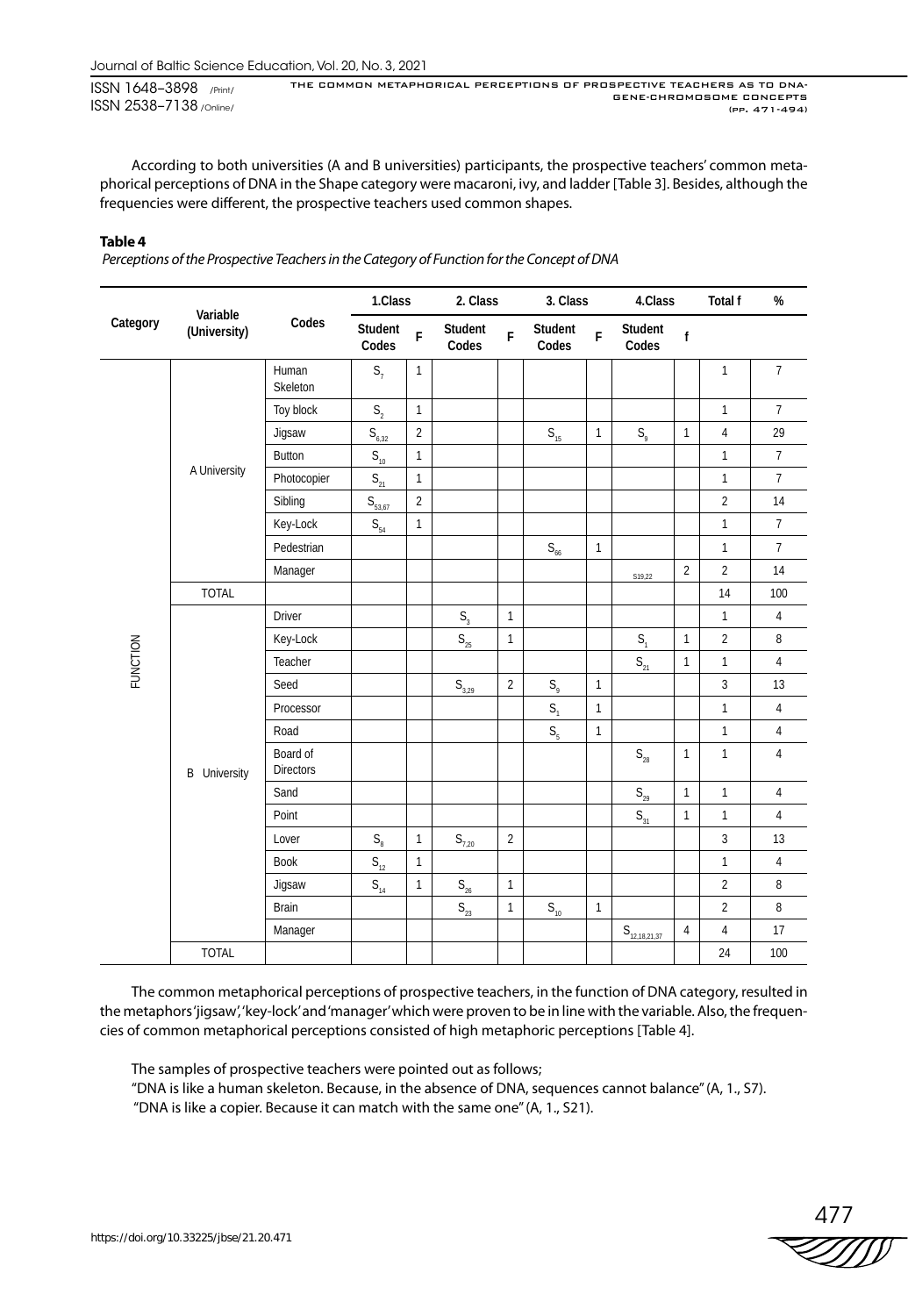## **Table 5**

 $\overline{a}$ 

*Perceptions of Prospective Teachers in the Category of Feature for the Concept of DNA*

|          | Variable            |               | 1.Class                                                        |                | 2. Class                |                | 3. Class                   |              | 4.Class                     |                | <b>Total f</b> | $\%$   |
|----------|---------------------|---------------|----------------------------------------------------------------|----------------|-------------------------|----------------|----------------------------|--------------|-----------------------------|----------------|----------------|--------|
| Category | (University)        | Codes         | Student<br>Codes                                               | $\mathsf f$    | Student<br>Codes        | F              | Student<br>Codes           | $\mathsf{f}$ | Student<br>Codes            | $\mathsf{f}$   |                |        |
|          |                     | Zipper        | ${\sf S}_{\scriptscriptstyle 1,5,11,15,19,}$<br>24, 26, 27, 62 | 9              |                         |                |                            |              |                             |                | 9              | 69     |
|          |                     | <b>Branch</b> | $\mathsf{S}_{_{34}}$                                           | $\mathbf{1}$   |                         |                |                            |              |                             |                | $\mathbf{1}$   | 8      |
|          | A University        | Mother        |                                                                |                |                         |                | S <sub>2</sub>             | $\mathbf{1}$ |                             |                | 1              | 8      |
|          |                     | Cash Card     |                                                                |                |                         |                | S33                        | $\mathbf{1}$ |                             |                | $\mathbf{1}$   | 8      |
|          |                     | Fingerprint   |                                                                |                |                         |                | $\mathsf{S}_{\mathsf{22}}$ | $\mathbf{1}$ |                             |                | 1              | 8      |
|          | <b>TOTAL</b>        |               |                                                                |                |                         |                |                            |              |                             |                | 13             | 100    |
|          |                     | Jigsaw        |                                                                |                |                         |                | $S_{4,12,20}$              | 3            |                             |                | 3              | $\, 8$ |
|          |                     | Class         |                                                                |                | $S_{2}$                 | $\mathbbm{1}$  |                            |              |                             |                | $\mathbf{1}$   | 3      |
|          |                     | Zipper        | $S_{11,15}$                                                    | $\overline{2}$ | $S_{4,31}$              | $\overline{2}$ |                            |              |                             |                | $\overline{4}$ | 10     |
|          |                     | Personality   | $S_{11}$                                                       | $\mathbbm{1}$  | $\mathsf{S}_{_{38}}$    | $\mathbf{1}$   | $S_7$                      | $\mathbf{1}$ | $S_{11}$                    | $\mathbf{1}$   | $\overline{4}$ | 10     |
|          |                     | Human         |                                                                |                | $\mathsf{S}_\mathsf{6}$ | $\mathbbm{1}$  |                            |              |                             |                | $\mathbf{1}$   | 3      |
|          |                     | Computer      | $S_{33,44}$                                                    | $\overline{2}$ |                         |                |                            |              | $S_{\frac{17,32,37}{2}}$    | $\overline{3}$ | 5              | 13     |
| FEATURE  |                     | Telephone     |                                                                |                | $\mathsf{S}_\mathrm{8}$ | $\mathbbm{1}$  |                            |              |                             |                | $\mathbf{1}$   | 3      |
|          |                     | Atomic        |                                                                |                |                         |                |                            |              | $S_{\frac{10,12,14,19}{2}}$ | $\sqrt{4}$     | $\overline{4}$ | 10     |
|          |                     | Husband-Wife  |                                                                |                | $S_{12}$                | $\mathbf{1}$   |                            |              |                             |                | $\mathbf{1}$   | 3      |
|          | <b>B University</b> | Flash Disk    |                                                                |                | $S_{18}$                | $\mathbf{1}$   |                            |              |                             |                | $\mathbf{1}$   | 3      |
|          |                     | Mother        |                                                                |                | $S_{19}$                | $\mathbf{1}$   |                            |              |                             |                | $\mathbf{1}$   | 3      |
|          |                     | Word          | $S_{13}$                                                       | $\mathbf{1}$   |                         |                |                            |              |                             |                | $\mathbf{1}$   | 3      |
|          |                     | Code          |                                                                |                | $S_{21}$                | $\mathbf{1}$   |                            |              |                             |                | $\mathbf{1}$   | 3      |
|          |                     | Password      |                                                                |                | $S_{38}$                | $\mathbf{1}$   |                            |              |                             |                | $\mathbf{1}$   | 3      |
|          |                     | <b>Brain</b>  |                                                                |                | $\mathsf{S}_{_{35}}$    | $\mathbf{1}$   | $\mathsf{S}_{\mathsf{16}}$ | $\mathbf{1}$ | $\mathsf{S}_{_{36}}$        | $\mathbf{1}$   | $\overline{3}$ | 8      |
|          |                     | Cufflink      |                                                                |                |                         |                |                            |              | $\mathsf{S}_{_{\!3}}$       | $\mathbf{1}$   | $\mathbf{1}$   | 3      |
|          |                     | Ant           |                                                                |                |                         |                |                            |              | $S_{15}$                    | $\mathbf{1}$   | $\mathbf{1}$   | 3      |
|          |                     | Lock          | $S_{3,4,10}$                                                   | 3              | $\mathsf{S}_{_{42}}$    | $\mathbf{1}$   |                            |              |                             |                | 4              | 10     |
|          |                     | <b>USB</b>    | $\mathsf{S}_\mathsf{s}$                                        | $\mathbf{1}$   |                         |                |                            |              |                             |                | $\mathbf{1}$   | 3      |
|          | <b>TOTAL</b>        |               |                                                                |                |                         |                |                            |              |                             |                | 39             | 100    |

It was noted, the prospective teachers' common metaphoric perceptions in the feature category of DNA zipper and mother were in line with the university variable [Table 5].

The samples of the prospective teachers were stated as follows:

"DNA is like a zipper. Because it can divide into two and match itself" (A, 1., S1).

"DNA is like a mother. Because it carries viability functions and all instructions applicable to biological developments" (A, 3., S2).

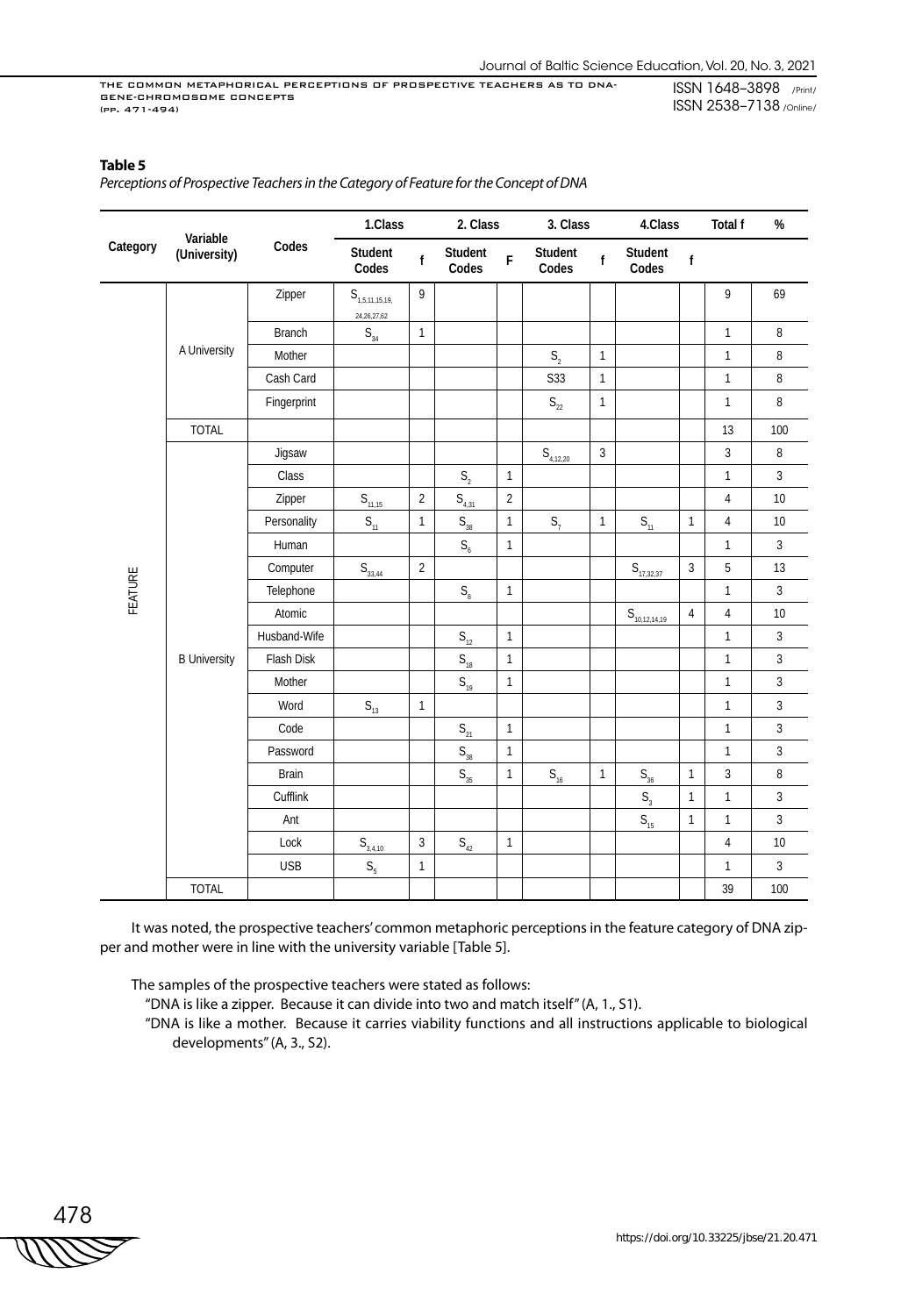## **Table 6**

*Perceptions of the Prospective Teachers in the Category of Content for the Concept of DNA*

| Variable<br>Category |                     |            | 1.Class                                       |                | 2. Class                              |                | 3. Class                              |                | 4.Class                                |                | Total f        | $\%$             |
|----------------------|---------------------|------------|-----------------------------------------------|----------------|---------------------------------------|----------------|---------------------------------------|----------------|----------------------------------------|----------------|----------------|------------------|
|                      | (University)        | Codes      | Student<br>Codes                              | f              | Student<br>Codes                      | f              | Student<br>Codes                      | f              | Student<br>Codes                       | $\mathsf{f}$   |                |                  |
|                      |                     | Wagon      | S <sub>3</sub>                                | $\mathbf{1}$   |                                       |                |                                       |                |                                        |                | $\mathbf{1}$   | 5                |
|                      |                     | Thread     | S <sub>4</sub>                                | $\mathbf{1}$   |                                       |                |                                       |                |                                        |                | $\mathbf{1}$   | 5                |
|                      |                     | Family     | $S_{39}$                                      | $\mathbf{1}$   |                                       |                |                                       |                |                                        |                | $\mathbf{1}$   | 5                |
|                      |                     | Water      | $S_{45,46}$                                   | $\overline{2}$ |                                       |                |                                       |                |                                        |                | $\overline{2}$ | 10               |
|                      |                     | Password   | $\mathsf{S}_{_{41}}$                          | $\mathbf{1}$   |                                       |                |                                       |                |                                        |                | $\mathbf{1}$   | 5                |
|                      | A University        | Seed       | $\mathsf{S}_{_{63}}$                          | $\mathbf{1}$   |                                       |                |                                       |                |                                        |                | $\mathbf{1}$   | 5                |
|                      |                     | Chain      | ${\sf S}_{_{13,16,29,30,}}$<br>31,37,50,60,61 | 9              |                                       |                | $\mathsf{S}_{56}$                     | $\mathbf{1}$   | $\mathsf{S}_{\mathsf{21,26}}$          | $\overline{2}$ | 12             | 57               |
|                      |                     | FBI        |                                               |                |                                       |                | $S_{\rm s}$                           | $\mathbf{1}$   |                                        |                | $\mathbf{1}$   | 5                |
|                      |                     | Library    |                                               |                |                                       |                | $\mathsf{S}_{\mathsf{27}}$            | $\mathbf{1}$   |                                        |                | $\mathbf{1}$   | 5                |
|                      | <b>TOTAL</b>        |            |                                               |                |                                       |                |                                       |                |                                        |                | 21             | 100              |
|                      |                     | Thread     | $S_{1, \underline{30, 34}}$                   | $\mathbf{3}$   | $S_{41}$                              | $\mathbf{1}$   |                                       |                |                                        |                | 4              | 12               |
| CONTENT              |                     | Chain      | $S_{\frac{2,16,17,38,41}{2}}$                 | 5              | $S_{\frac{24,29}{2}}$                 | $\overline{2}$ |                                       |                |                                        |                | $\overline{7}$ | 21               |
|                      |                     | World      | $\mathsf{S}_{\mathsf{27}}$                    | $\mathbf{1}$   |                                       |                |                                       |                | $S_{25,29}$                            | $\overline{2}$ | $\mathbf{3}$   | 9                |
|                      |                     | House      |                                               |                |                                       |                |                                       |                | $\mathsf{S}_{_{33}}$                   | 1              | $\mathbf{1}$   | 3                |
|                      |                     | Pip        |                                               |                | $\mathsf{S}_{\scriptscriptstyle{36}}$ | $\mathbf{1}$   | $S_{\scriptscriptstyle{8}}$           | $\mathbf{1}$   |                                        |                | $\overline{2}$ | $\boldsymbol{6}$ |
|                      | <b>B</b> University | Password   | $\mathsf{S}_{\mathsf{28}}$                    |                |                                       |                | $S_{\frac{15,23}{}}$                  | $\overline{2}$ | $\mathsf{S}_{\scriptscriptstyle{13}}$  | $\mathbf{1}$   | $\mathbf{3}$   | 9                |
|                      |                     | Universe   |                                               |                |                                       |                | $\mathsf{S}_2$                        | $\mathbf{1}$   |                                        |                | $\mathbf{1}$   | $\overline{3}$   |
|                      |                     | Room       |                                               |                |                                       |                | $\mathsf{S}_{\scriptscriptstyle{10}}$ | $\mathbf{1}$   | $S_{18,26}$                            | $\overline{2}$ | 3              | 9                |
|                      |                     | Flash Disk |                                               |                |                                       |                | $\mathsf{S}_{_{14}}$                  | $\mathbf{1}$   | $S_{35,38}$                            | $\overline{c}$ | $\sqrt{3}$     | 9                |
|                      |                     | Class      |                                               |                |                                       |                |                                       |                | $\mathsf{S}_{\mathsf{23},\mathsf{27}}$ | $\overline{2}$ | $\sqrt{2}$     | 6                |
|                      |                     | School     |                                               |                |                                       |                |                                       |                | $\mathsf{S}_{\mathsf{25}}$             | $\mathbf{1}$   | $\mathbf{1}$   | 3                |
|                      |                     | Kite       |                                               |                | S <sub>1</sub>                        | $\mathbf{1}$   |                                       |                | $S_{11,17,23}$                         | 3              | $\overline{4}$ | 12               |
|                      | <b>TOTAL</b>        |            |                                               |                |                                       |                |                                       |                |                                        |                | 34             | 100              |

According to A and B University participants, it was noted that the prospective teachers' common metaphoric perception and codes with the highest frequency were 'chain'. Also, thread and password were common at different frequencies and in line with university variable, as common metaphoric perceptions [Table 6].

The samples of the prospective teachers are mentioned as follows;

- "DNA is like the train wagons. Because deoxyribose sugar connects to phosphate as the phosphate connects a kind of base" (A, 1., S3).
- "DNA is like a chain. Because genes keep together in DNA formation" (A, 1., S13).
- "DNA is the FBI. Because it hides all the information and secretly turns business. It carries all the living creatures' genetic activities" (A, 3., S5).
- "DNA resembles a kite tail. Because every piece on the tail represents the nucleotide" (G,2, S1).
- "DNA is like a necklace chain. Because there are nucleotides on it, like a thread. It is like a chain since it is two-sided" (G,2, S24).

– 479<br>ZZZZII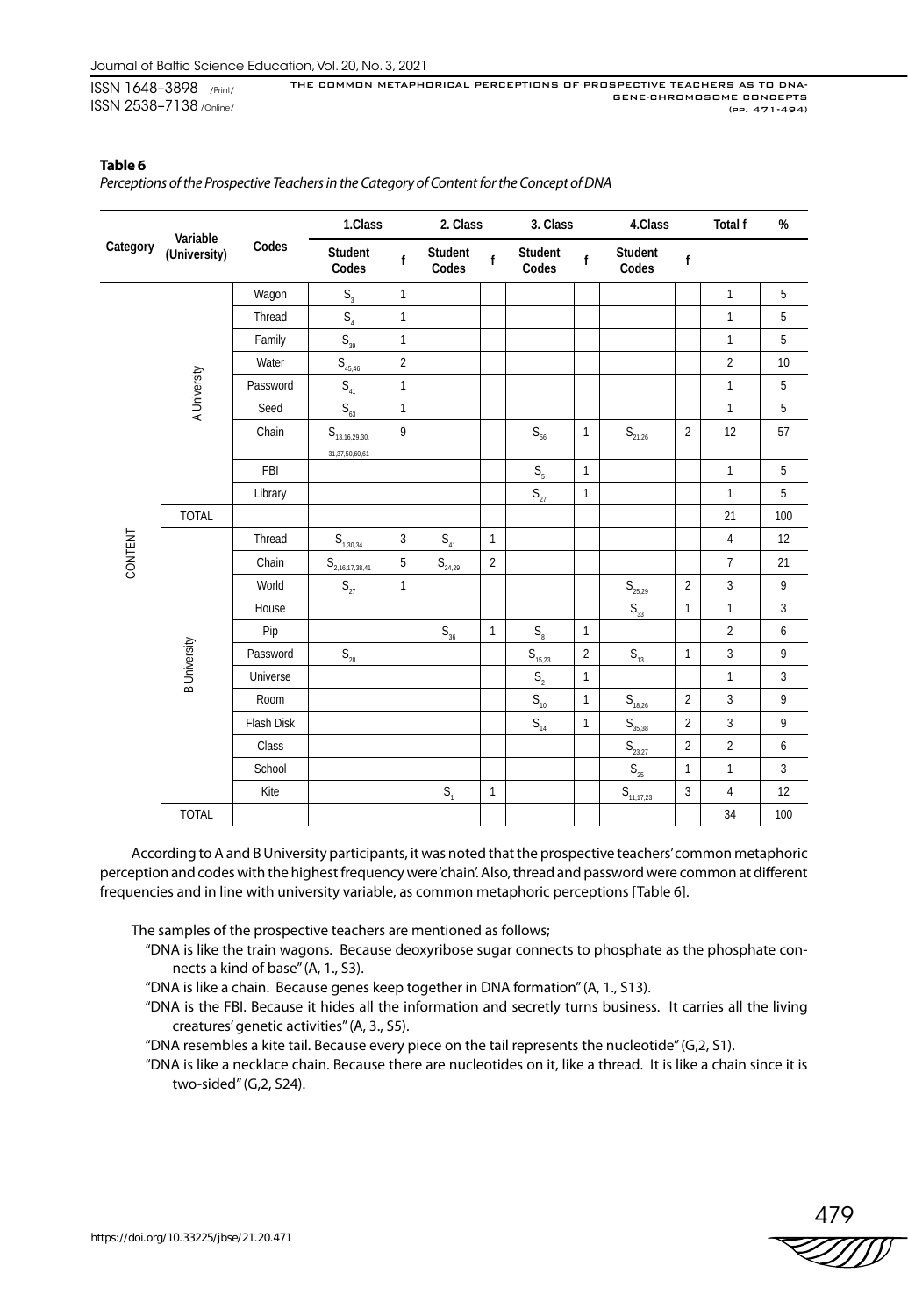## **Table 7**

*Perceptions of the Prospective Teachers in the Category of Shape for the Concept of Gene*

| Variable<br>Category<br>(University) |                          | 1.Class   |                                       | 2. Class       |                       | 3. Class       |                                      | 4.Class        |                  | <b>Total f</b> | %              |      |
|--------------------------------------|--------------------------|-----------|---------------------------------------|----------------|-----------------------|----------------|--------------------------------------|----------------|------------------|----------------|----------------|------|
|                                      |                          | Codes     | Student<br>Codes                      | $\mathbf{f}$   | Student<br>Codes      | $\mathbf f$    | Student<br>Codes                     | f              | Student<br>Codes | F              |                |      |
|                                      |                          | Pip       | $S_{11,15}$                           | 2              |                       |                |                                      |                |                  |                | $\overline{2}$ | 29   |
|                                      | A University             | Bonbon    | $\mathsf{S}_{\scriptscriptstyle 35}$  | $\mathbf{1}$   |                       |                |                                      |                |                  |                | $\mathbf{1}$   | 14   |
|                                      |                          | Toothpick |                                       |                |                       |                | $S_{7,8}$                            | $\overline{2}$ |                  |                | $\overline{2}$ | 29   |
|                                      |                          | Grit      |                                       |                |                       |                | $\mathsf{S}_{_{3'52}}$               | $\overline{2}$ |                  |                | $\overline{2}$ | 29   |
| SHAPE                                | <b>TOTAL</b>             |           |                                       |                |                       |                |                                      |                |                  |                | $\overline{7}$ | 100  |
|                                      |                          | Piece     |                                       |                |                       |                | S <sub>3</sub>                       | $\mathbf{1}$   |                  |                | $\mathbf{1}$   | 20   |
|                                      |                          | Ball      |                                       |                |                       |                | $S_{19}$                             | $\mathbf{1}$   |                  |                | $\mathbf{1}$   | 20   |
|                                      | <b>B</b> University      | Cross (X) | $\mathsf{S}_{\scriptscriptstyle{41}}$ | $\mathbf{1}$   |                       |                |                                      |                |                  |                | $\mathbf{1}$   | 20   |
|                                      |                          | Ladder    |                                       |                | $S_{\frac{39,42}{2}}$ | 2              |                                      |                |                  |                | $\overline{2}$ | 40   |
|                                      | <b>TOTAL</b>             |           |                                       |                |                       |                |                                      |                |                  |                | 5              | 100  |
|                                      |                          |           |                                       |                |                       |                |                                      |                |                  |                |                |      |
|                                      |                          |           | 1.Class                               |                | 2. Class              |                | 3. Class                             |                | 4.Class          |                | <b>Total f</b> | $\%$ |
| Category                             | Variable<br>(University) | Codes     | Student<br>Codes                      | $\mathsf f$    | Student<br>Codes      | $\mathbf f$    | Student<br>Codes                     | f              | Student<br>Codes | F              |                |      |
|                                      |                          | Pip       | $S_{11,15}$                           | $\overline{2}$ |                       |                |                                      |                |                  |                | $\overline{2}$ | 29   |
|                                      |                          | Bonbon    | $\mathsf{S}_{_{35}}$                  | $\mathbf{1}$   |                       |                |                                      |                |                  |                | $\mathbf{1}$   | 14   |
|                                      |                          | Toothpick |                                       |                |                       |                | $\mathsf{S}_{7,8}$                   | $\overline{2}$ |                  |                | $\overline{2}$ | 29   |
|                                      | A University             | Grit      |                                       |                |                       |                |                                      | $\overline{2}$ |                  |                | $\overline{2}$ | 29   |
|                                      | <b>TOTAL</b>             |           |                                       |                |                       |                | $S_{3'52}$                           |                |                  |                | $\overline{7}$ | 100  |
| SHAPE                                |                          | Piece     |                                       |                |                       |                | $\mathsf{S}_{\scriptscriptstyle{3}}$ | $\mathbf{1}$   |                  |                | $\mathbf{1}$   | 20   |
|                                      |                          | Ball      |                                       |                |                       |                | $S_{19}$                             | $\mathbf{1}$   |                  |                | $\mathbf{1}$   | 20   |
|                                      | University               | Cross (X) | $\mathsf{S}_{\scriptscriptstyle{41}}$ | $\mathbf{1}$   |                       |                |                                      |                |                  |                | $\mathbf{1}$   | 20   |
|                                      | $\infty$                 | Ladder    |                                       |                | $S_{39,42}$           | $\overline{2}$ |                                      |                |                  |                | $\overline{2}$ | 40   |

The prospective teachers did not have common metaphoric perceptions in the category of the shape of the gene concept in line with the university variable [Table 7].

The samples of the prospective teachers are indicated as follows:

- "The gene is like the fruit pip. Because it is very small like fruit pips. It is formed by combining of millions" (A,1, S11).
- "The gene is like a bonbon. Because they have different inheritance features, but their structures are the same" (A,1, S35).
- "The gene resembles a toothpick. Because it is in the form of a long or short stick" (A,3, S7).

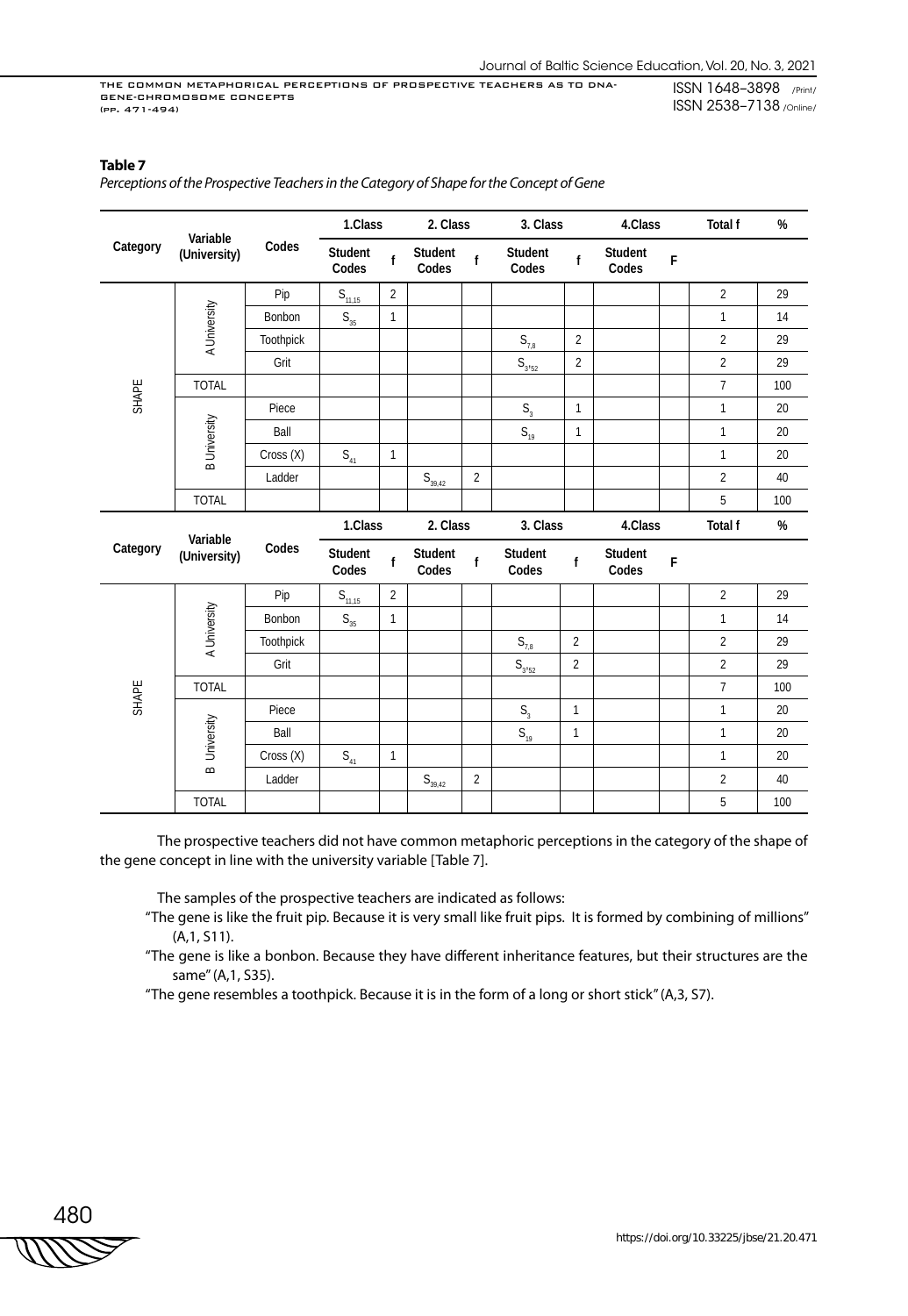### **Table 8**

*Perceptions of the Prospective Teachers in the Category of Function for the Concept of Gene*

| Category | Variable            | Codes                 | 1.Class                                  |                | 2. Class              |                | 3. Class                             |                | 4.Class                               |                | Total<br>f     | $\%$                      |
|----------|---------------------|-----------------------|------------------------------------------|----------------|-----------------------|----------------|--------------------------------------|----------------|---------------------------------------|----------------|----------------|---------------------------|
|          | (University)        |                       | Student<br>Codes                         | $\mathsf{f}$   | Student<br>Codes      | $\mathsf f$    | Student<br>Codes                     | f              | Student<br>Codes                      | $\mathsf F$    |                |                           |
|          |                     | Key-Lock              | S <sub>1</sub>                           | $\mathbf{1}$   |                       |                |                                      |                |                                       |                | $\mathbf{1}$   | $\sqrt{4}$                |
|          |                     | Body                  | $S_{3,18}$                               | $\sqrt{2}$     | $\mathsf{S}_{_{\!3}}$ | $\mathbf{1}$   |                                      |                |                                       |                | $\mathbf{3}$   | 11                        |
|          |                     | Jigsaw                | $S_{7'10,13}$                            | $\overline{3}$ |                       |                |                                      |                | $S_{\frac{15,27}{2}}$                 | $\overline{2}$ | 5              | 19                        |
|          |                     | Clip                  | $\mathsf{S}_\mathrm{8}$                  | $\mathbf{1}$   |                       |                |                                      |                |                                       |                | $\mathbf{1}$   | $\sqrt{4}$                |
|          |                     | Magnet                | $S_{\varphi}$                            | $\mathbf{1}$   |                       |                |                                      |                |                                       |                | $\mathbf{1}$   | $\overline{4}$            |
|          | A University        | Ant                   | $\mathsf{S}_{\mathsf{25}}$               | $\mathbf{1}$   |                       |                |                                      |                |                                       |                | 1              | $\overline{4}$            |
|          |                     | Password              | $\mathsf{S}_{\scriptscriptstyle{53,54}}$ | $\overline{2}$ |                       |                |                                      |                | ${\sf S}_{\sf 12,19,26,31}$           | $\overline{4}$ | 6              | 22                        |
|          |                     | Soil                  | $\mathsf{S}_{_{61}}$                     | $\mathbf{1}$   |                       |                |                                      |                |                                       |                | $\mathbf{1}$   | 4                         |
|          |                     | Lorry Driver          |                                          |                |                       |                | $S_{13}$                             | $\mathbf{1}$   |                                       |                | $\mathbf{1}$   | $\sqrt{4}$                |
|          |                     | Ladder                | $S_{12}$                                 | $\mathbf{1}$   |                       |                | $\mathsf{S}_{\mathsf{27}}$           | $\mathbf{1}$   |                                       |                | $\overline{2}$ | $\overline{7}$            |
|          |                     | Point                 |                                          |                | S <sub>1</sub>        | $\mathbf{1}$   | $\mathsf{S}_{_{38}}$                 | $\mathbf{1}$   |                                       |                | $\overline{2}$ | $\overline{\mathfrak{I}}$ |
|          |                     | Solitaire             |                                          |                |                       |                | $S_{59}$                             | $\mathbf{1}$   |                                       |                | $\mathbf{1}$   | $\sqrt{4}$                |
|          |                     | Corn                  |                                          |                |                       |                | $S_{61,62}$                          | $\overline{2}$ |                                       |                | $\overline{2}$ | $\overline{7}$            |
|          | <b>TOTAL</b>        |                       |                                          |                |                       |                |                                      |                |                                       |                | 27             | 100                       |
| FUNCTION |                     | Seed                  |                                          |                |                       |                | $\mathsf{S}_{\scriptscriptstyle{9}}$ | $\mathbf{1}$   |                                       |                | $\mathbf{1}$   | $\boldsymbol{6}$          |
|          |                     | Key-Lock              | $\mathsf{S}_{\scriptscriptstyle{13}}$    | $\mathbf{1}$   |                       |                |                                      |                | S <sub>1</sub>                        | $\mathbf{1}$   | $\overline{2}$ | 13                        |
|          |                     | Teacher               |                                          |                |                       |                |                                      |                | $S_{21}$                              | $\mathbf{1}$   | $\mathbf{1}$   | $\boldsymbol{6}$          |
|          |                     | Processor             |                                          |                |                       |                | S <sub>1</sub>                       | $\mathbf{1}$   |                                       |                | $\mathbf{1}$   | $\boldsymbol{6}$          |
|          |                     | Road                  |                                          |                |                       |                | $S_{5}$                              | $\mathbf{1}$   |                                       |                | $\mathbf{1}$   | $\boldsymbol{6}$          |
|          | <b>B</b> University | Board of<br>Directors |                                          |                |                       |                | S <sub>2</sub>                       | $\mathbf{1}$   | $\mathsf{S}_{\scriptscriptstyle{24}}$ | $\mathbf{1}$   | $\overline{2}$ | 13                        |
|          |                     | Sand                  |                                          |                |                       |                |                                      |                | $\mathsf{S}_{\mathsf{29}}$            | $\mathbf{1}$   | $\mathbf{1}$   | $\boldsymbol{6}$          |
|          |                     | Point                 |                                          |                |                       |                |                                      |                | $S_{31}$                              | $\mathbf{1}$   | $\mathbf{1}$   | 6                         |
|          |                     | Magnet                | $\mathsf{S}_{\mathsf{20}}$               | $\mathbf{1}$   |                       |                |                                      |                |                                       |                | $\mathbf{1}$   | $\boldsymbol{6}$          |
|          |                     | Password              | $S_{46}$                                 | $\mathbf{1}$   |                       |                |                                      |                |                                       |                | $\mathbf{1}$   | $\boldsymbol{6}$          |
|          |                     | Father                |                                          |                | $S_{11}$              | $\mathbf{1}$   |                                      |                |                                       |                | $\mathbf{1}$   | $\boldsymbol{6}$          |
|          |                     | <b>Bullbrier</b>      |                                          |                | $S_{23,41}$           | $\overline{2}$ |                                      |                |                                       |                | $\overline{2}$ | 13                        |
|          |                     | Tree                  |                                          |                | $S_{34}$              | $\mathbf{1}$   |                                      |                |                                       |                | $\mathbf{1}$   | $\boldsymbol{6}$          |
|          | <b>TOTAL</b>        |                       |                                          |                |                       |                |                                      |                |                                       |                | 16             | 100                       |

The metaphoric perceptions of the prospective teachers with regards to the concept of gene in the common category of function were observed as key-lock, magnet, point, and password to be in line with the university variable [Table 8].

The samples of the prospective teachers are mentioned as follows:

"Gene is like a key lock. Because it can be connected, and has dent and bulge" (A,1, S1).

"Genes are like organs of the body. Because each of them is interconnected" (A,1, S3).

"Gene is like jigsaw pieces. Because in case of gene deficiency, it can lead to major negativities" (A,1, S7).

"The gene is like a paper clip. Because genes (A, T, G, S) are being connected with each other" (A,1, S8).

 $\frac{481}{55000000000000000000000000}$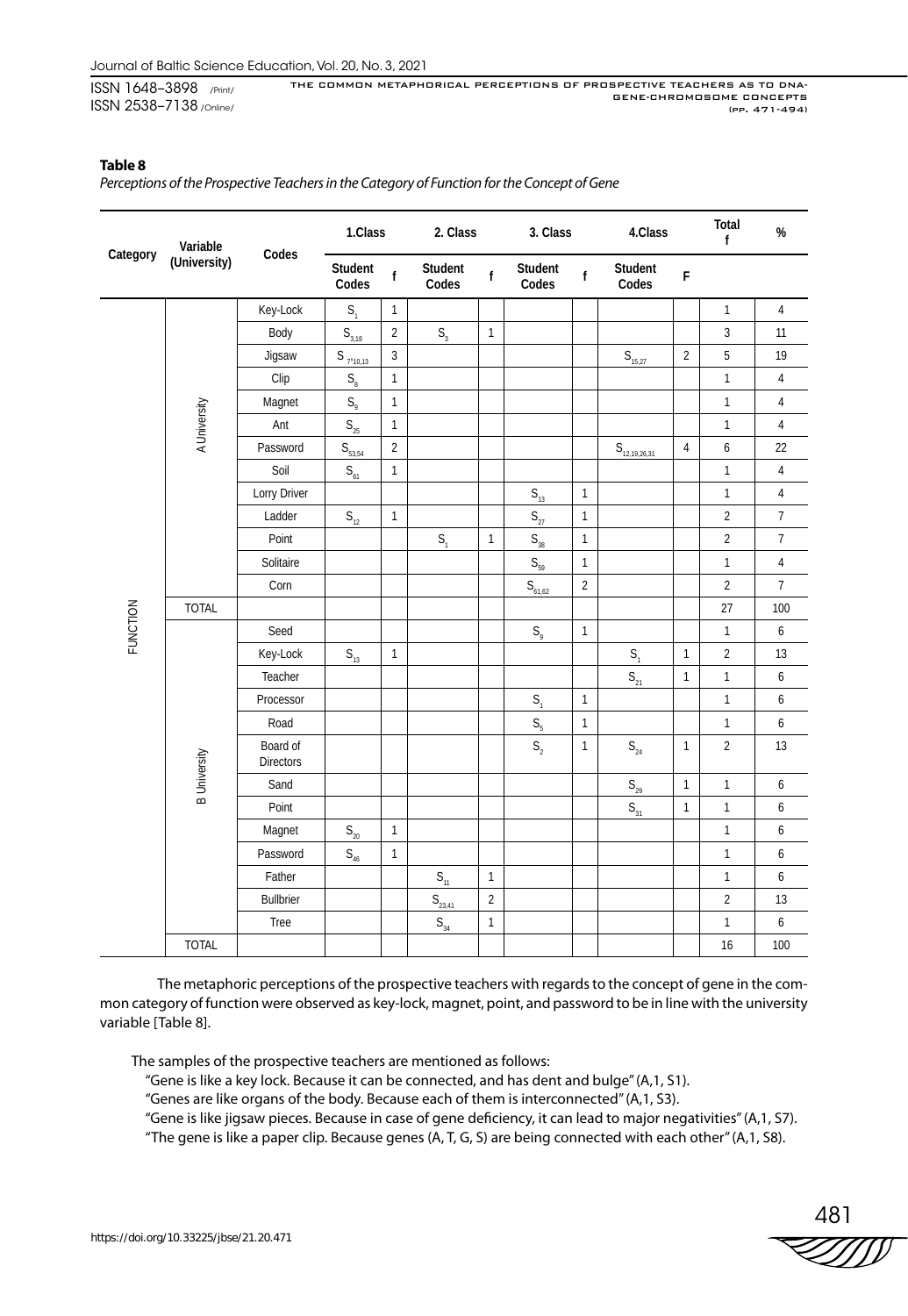"Gene is like an organ. Because every organ has a way of functioning, and a task" (A,1, S18). "Gene resembles ants. Because it's small and useful, like an ant" (A,1, S25).

"Gene is like phone's password. Because it cannot be opened without clearing the password" (A,1, S53).

"Gene is like a point. Because it is located on chromosomes and special to it" (A,2, S1).

"The gene is like the lorry driver. Because it transports certain items from one place to another" (A,3, S13). "The gene is like a rotating ladder. Because its spiral structure and connecting Adenin-Timin form the gene steps" (A,3, S27).

#### **Table 9**

 *Perceptions of the Prospective Teachers in Category of Feature for the Concept of Gene*

| Category | Variable     | Codes                  | 1.Class                                 |                | 2. Class         |              | 3. Class                                      |                | 4.Class                    |                | Total<br>F     | $\%$           |
|----------|--------------|------------------------|-----------------------------------------|----------------|------------------|--------------|-----------------------------------------------|----------------|----------------------------|----------------|----------------|----------------|
|          | (University) |                        | Student<br>Codes                        | $\mathsf f$    | Student<br>Codes | $\mathsf{f}$ | Student<br>Codes                              | f              | Student<br>Codes           | f              |                |                |
|          |              | Identity               | $\mathsf{S}_{\underline{\mathsf{2,5}}}$ | $\overline{2}$ |                  |              | ${\sf S}_{\scriptscriptstyle{\rm 6,9,14,20}}$ | $\overline{4}$ | $S_{\underline{28,29,32}}$ | 3              | 9              | 15             |
|          |              | Type of food           | $S_{16}$                                | $\mathbf{1}$   |                  |              |                                               |                |                            |                | $\mathbf{1}$   | $\overline{2}$ |
|          |              | Fingerprint            | $S_{17,27}$                             | $\sqrt{2}$     |                  |              | $S_{\frac{24,25,26}{2}}$                      | 3              | $S_{6,13}$                 | $\overline{a}$ | $\overline{7}$ | 12             |
|          |              | Button                 | $\mathsf{S}_{\scriptscriptstyle{19}}$   | $\mathbf{1}$   |                  |              |                                               |                |                            |                | $\mathbf{1}$   | $\overline{2}$ |
|          |              | Feeling                | $S_{39}$                                | $\mathbbm{1}$  |                  |              |                                               |                |                            |                | $\mathbf{1}$   | $\overline{2}$ |
|          |              | Memory                 | $\mathsf{S}_{62}$                       | $\mathbbm{1}$  |                  |              |                                               |                |                            |                | $\mathbf{1}$   | $\overline{2}$ |
|          |              | Root                   |                                         |                | $S_{\rm 5}$      | $\mathbf{1}$ |                                               |                |                            |                | $\mathbf{1}$   | $\overline{2}$ |
|          |              | <b>Brain</b>           |                                         |                |                  |              | $S_{3,31}$                                    | $\overline{2}$ | $S_{14}$                   | $\mathbf{1}$   | 3              | 5              |
|          |              | Microchip              |                                         |                |                  |              | $S_4$                                         | $\mathbf{1}$   |                            |                | $\mathbf{1}$   | $\overline{2}$ |
|          |              | Reign                  |                                         |                |                  |              | $S_{5,63,64}$                                 | $\overline{3}$ |                            |                | $\sqrt{3}$     | $5\,$          |
|          |              | Chain                  |                                         |                |                  |              | $S_{11,30,32}$                                | 3              |                            |                | $\mathbf{3}$   | 5              |
|          |              | Draw                   |                                         |                |                  |              | $\mathsf{S}_{\scriptscriptstyle{18}}$         | $\mathbf{1}$   |                            |                | $\mathbf{1}$   | $\overline{2}$ |
|          |              | Culture                |                                         |                |                  |              | $S_{22,53}$                                   | $\overline{c}$ |                            |                | $\overline{2}$ | $\overline{3}$ |
|          | A University | Computer               |                                         |                |                  |              | $\mathsf{S}_{\mathsf{28}}$                    | $\mathbf{1}$   |                            |                | $\mathbf{1}$   | $\overline{2}$ |
| FEATURE  |              | Processor              |                                         |                |                  |              | $\mathsf{S}_{_{33}}$                          | $\mathbf{1}$   |                            |                | $\mathbf{1}$   | $\overline{2}$ |
|          |              | Traditions             |                                         |                |                  |              | $\mathsf{S}_{\scriptscriptstyle{36}}$         | $\mathbf{1}$   |                            |                | $\mathbf{1}$   | $\overline{2}$ |
|          |              | Family Tree            |                                         |                |                  |              | $S_{37}$                                      | $\overline{3}$ |                            |                | $\sqrt{3}$     | 5              |
|          |              | Fruit                  |                                         |                |                  |              | $S_{39}$                                      | 1              |                            |                | $\mathbf{1}$   | $\overline{2}$ |
|          |              | Vehicle Engine         |                                         |                |                  |              | $S_{44}$                                      | $\mathbf{1}$   |                            |                | $\mathbf{1}$   | $\overline{2}$ |
|          |              | Head of<br>Family      |                                         |                |                  |              | $\mathsf{S}_{_{45,46}}$                       | $\overline{2}$ |                            |                | $\overline{2}$ | $\overline{3}$ |
|          |              | Information            |                                         |                |                  |              | $S_{50}$                                      | $\mathbf{1}$   |                            |                | $\mathbf{1}$   | $\overline{2}$ |
|          |              | Historical<br>Artifact |                                         |                |                  |              | ${\sf S}_{_{65,66,67}}$                       | 3              |                            |                | 3              | 5              |
|          |              | Ant                    |                                         |                |                  |              |                                               |                | S <sub>3</sub>             | $\mathbf{1}$   | $\mathbf{1}$   | $\overline{2}$ |
|          |              | Bead                   |                                         |                |                  |              |                                               |                | $S_{\frac{10,11}{2}}$      | $\overline{2}$ | $\overline{2}$ | 3              |
|          |              | Password               |                                         |                |                  |              |                                               |                | $S_{1,12,20,}$             | 6              | 6              | $10\,$         |
|          |              |                        |                                         |                |                  |              |                                               |                | 23,31,33                   |                |                |                |
|          |              | Atomic                 | $\mathsf{S}_{58}$                       | $\mathbf{1}$   |                  |              | $\mathsf{S}_{\mathsf{23}}$                    | $\mathbf{1}$   |                            |                | $\overline{2}$ | $\overline{3}$ |
|          | <b>TOTAL</b> |                        |                                         |                |                  |              |                                               |                |                            |                | 59             | 100            |

$$
\begin{array}{c}\n 482 \\
\hline\n \text{WWW} \n \end{array}
$$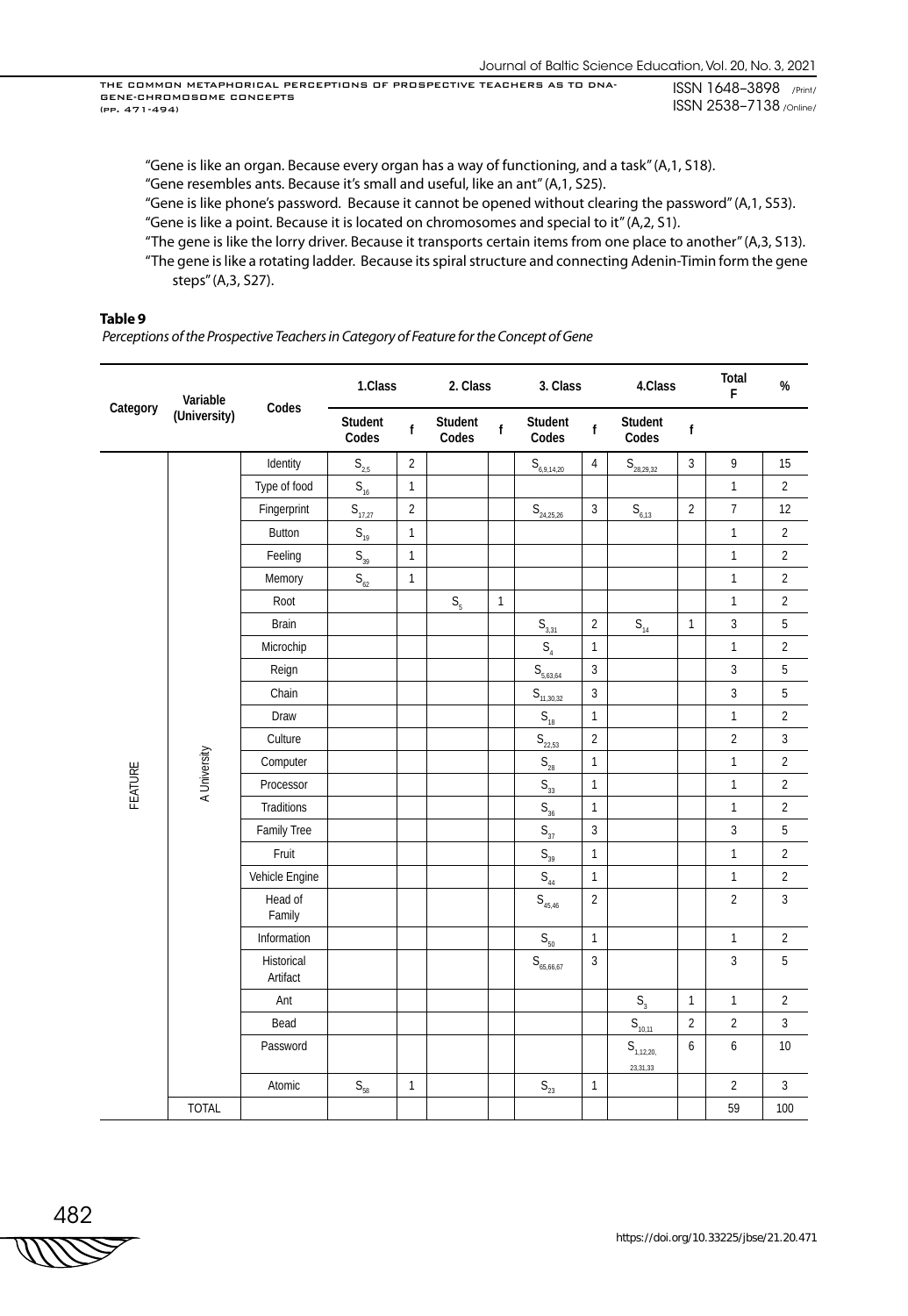| Variable<br>Category |                     |                  | 1.Class                               |                | 2. Class                              |                | 3. Class                    |                | 4.Class                    |                | Total<br>F       | $\%$           |
|----------------------|---------------------|------------------|---------------------------------------|----------------|---------------------------------------|----------------|-----------------------------|----------------|----------------------------|----------------|------------------|----------------|
|                      | (University)        | Codes            | Student<br>Codes                      | f              | Student<br>Codes                      | $\mathsf{f}$   | Student<br>Codes            | $\mathsf{f}$   | Student<br>Codes           | f              |                  |                |
|                      |                     | Personality      | $S_{11}$                              | $\mathbf{1}$   | $\mathsf{S}_{_{38}}$                  | $\mathbf{1}$   | $S_7$                       | $\mathbf{1}$   | $S_{11}$                   | $\mathbf{1}$   | $\overline{3}$   | $\overline{3}$ |
|                      |                     | Computer         | ${\sf S}_{\underline{33,34,38}}$      | $\sqrt{3}$     |                                       |                |                             |                | $S_{\frac{17,32,37}{2}}$   | 3              | $\boldsymbol{6}$ | 9              |
|                      |                     | Atomic           |                                       |                | $S_{10,24}$                           | $\overline{2}$ |                             |                | $S_{10,12.14,19}$          | $\sqrt{4}$     | $\boldsymbol{6}$ | 9              |
|                      |                     | <b>Brain</b>     |                                       |                | $\mathsf{S}_{_{35}}$                  | $\mathbf{1}$   | $S_{15,16}$                 | $\overline{2}$ | $S_{35,36}$                | $\mathbf{1}$   | $\sqrt{4}$       | 6              |
|                      |                     | Cufflink         |                                       |                |                                       |                |                             |                | $S_3$                      | $\mathbf{1}$   | $\mathbf{1}$     | $\overline{2}$ |
|                      |                     | Ant              |                                       |                |                                       |                |                             |                | $S_{15}$                   | $\mathbf{1}$   | $\mathbf{1}$     | $\overline{2}$ |
|                      |                     | Fingerprint      | $S_{1,5}$                             | $\overline{2}$ | $S_{6,20}$                            | $\overline{2}$ |                             |                |                            |                | $\sqrt{4}$       | 6              |
|                      |                     | Human            | $S_{3,6,7,16,19,27}$                  | 6              | $S_{17,22}$                           | $\sqrt{2}$     |                             |                |                            |                | 8                | 12             |
|                      |                     | Stone            | $S_{\varphi}$                         | $\mathbf{1}$   |                                       |                |                             |                |                            |                | $\mathbf{1}$     | $\overline{2}$ |
|                      |                     | Pin code         | $\mathsf{S}_{\scriptscriptstyle{18}}$ | $\mathbf{1}$   |                                       |                |                             |                |                            |                | $\mathbf{1}$     | $\overline{2}$ |
|                      |                     | Salt             | $S_{31}$                              | $\mathbf{1}$   |                                       |                |                             |                |                            |                | $\mathbf{1}$     | $\overline{2}$ |
|                      |                     | Sugar            | $\mathsf{S}_{_{32}}$                  | $\mathbf{1}$   |                                       |                |                             |                |                            |                | $\mathbf{1}$     | $\overline{2}$ |
|                      |                     | Chameleon        | $\mathsf{S}_{_{42}}$                  | $\mathbbm{1}$  |                                       |                |                             |                |                            |                | $\mathbf{1}$     | $\overline{2}$ |
|                      |                     | House            | $S_{44}$                              | $\mathbf{1}$   |                                       |                |                             |                | $\mathsf{S}_{_{33}}$       | $\mathbf{1}$   | $\overline{2}$   | $\overline{3}$ |
|                      | <b>B</b> University | Chair            |                                       |                | S <sub>1</sub>                        | $\mathbf{1}$   |                             |                |                            |                | $\mathbf{1}$     | $\overline{2}$ |
|                      |                     | Flag             |                                       |                | $\mathsf{S}_2$                        | $\mathbf{1}$   |                             |                |                            |                | $\mathbf{1}$     | $\overline{2}$ |
|                      |                     | Word             |                                       |                | $S_4$                                 | $\mathbf{1}$   |                             |                |                            |                | $\mathbf{1}$     | $\overline{2}$ |
|                      |                     | Planet           |                                       |                | $S_{15,16}$                           | $\overline{2}$ |                             |                |                            |                | $\overline{2}$   | $\overline{3}$ |
|                      |                     | Plastic Bottle   |                                       |                | $S_{18,32}$                           | $\sqrt{2}$     |                             |                |                            |                | $\overline{2}$   | $\overline{3}$ |
|                      |                     | Rainbow          |                                       |                | $\mathsf{S}_{\mathsf{20}}$            | $\mathbf{1}$   |                             |                |                            |                | $\mathbf{1}$     | $\overline{2}$ |
|                      |                     | Case             |                                       |                | $\mathsf{S}_{\mathsf{25}}$            | $\mathbf{1}$   |                             |                |                            |                | $\mathbf{1}$     | $\overline{2}$ |
|                      |                     | Heritage         |                                       |                | $\mathsf{S}_{27}$                     | $\mathbf{1}$   |                             |                |                            |                | $\mathbf{1}$     | $\overline{2}$ |
|                      |                     | Atatürk Portrait |                                       |                | $\mathsf{S}_{\scriptscriptstyle{28}}$ | $\mathbf{1}$   |                             |                |                            |                | $\mathbf{1}$     | $\overline{2}$ |
|                      |                     | Pip              |                                       |                | $S_{36}$                              | $\mathbf{1}$   | $S_{\scriptscriptstyle{8}}$ | $\mathbf{1}$   |                            |                | $\sqrt{2}$       | $\overline{3}$ |
|                      |                     | Password         |                                       |                |                                       |                | $S_{\frac{15,23}{2}}$       | $\sqrt{2}$     | $S_{13}$                   | $\mathbf{1}$   | 3                | $\overline{3}$ |
|                      |                     | Universe         |                                       |                |                                       |                | S <sub>2</sub>              | $\mathbf{1}$   |                            |                | $\mathbf{1}$     | $\overline{2}$ |
|                      |                     | Room             |                                       |                |                                       |                | $S_{10}$                    | $\mathbf{1}$   | $S_{18,26}$                | $\overline{2}$ | $\overline{3}$   | $\sqrt{4}$     |
|                      |                     | Flash Disk       |                                       |                |                                       |                | $S_{14}$                    | $\mathbf{1}$   | $S_{35,38}$                | $\overline{2}$ | $\overline{3}$   | $\sqrt{4}$     |
|                      |                     | Class            |                                       |                |                                       |                |                             |                | $S_{23,27}$                | $\overline{2}$ | $\sqrt{2}$       | 3              |
|                      |                     | Manager          |                                       |                |                                       |                |                             |                | $\mathsf{S}_{\mathsf{25}}$ | $\mathbf{1}$   | $\mathbf{1}$     | $\overline{2}$ |
|                      | Total               |                  |                                       |                |                                       |                |                             |                |                            |                | 66               | 100            |

The common metaphorical perceptions of prospective teachers, in the feature category of the concept of Gene, are computer, ant, password, atomic, brain, and fingerprint, per university variable [Table 9].

The samples of the prospective teachers are stated as follows:

- *"Gene is a small identity. Because it has characteristics of an individual" (A,1, S2 ).*
- "Gene is like a fingerprint. Because genes are different and unique" (A, 1, S<sub>17</sub>)

"Gene is like memory. Because it is tiny, and retains a lot of information" (A, 1,  $S_{\epsilon}$ ).

"Gene is like the brain. Because it stores every information" (A,3, S<sub>3</sub>).

"Gene is like a microchip. Because it carries information like a gene on itself" (A,3, S<sub>4</sub>).

"Gene looks like a striped sweater's lines. Because genes are lined up on the chromosome as dots" (A,3, S<sub>12</sub>).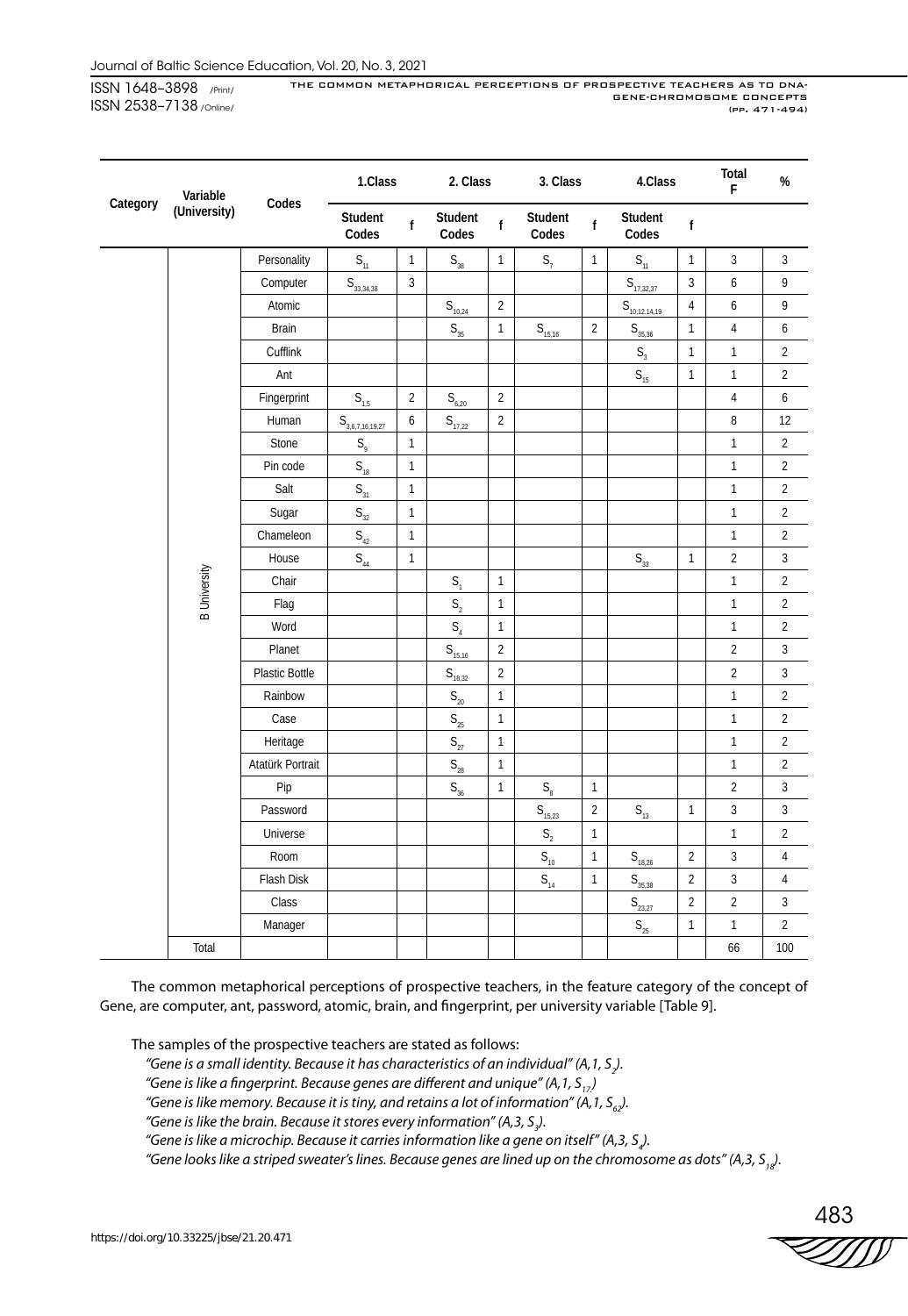*"Gene is like culture. Because it has traces of everybody's culture" (A,3, S<sub>22</sub>). "Gene is like a vehicle engine. Because, if engines function in old vehicles, the next generation shall be solid, accordingly" (A,3, S<sub>44</sub>).* 

*"Gene is like the head of the family. Because information on features of the whole body is included in the gene. It manages the body" (A, 3,*  $S_{45}$ *).* 

"Genes are like ants in the soil. Because there are too many" (A,4, S<sub>3</sub>).

"Gene is like a chair. Because it carries one person" (G,2, S<sub>1</sub>).

"Gene is like a flag. Because it represents an individual country" (G,2, S<sub>2</sub>).

### **Table 10**

 *Perceptions of the Prospective Teachers in the Category of Content for the Concept of Gene*

| Category | Variable     |               | 1.Class                       |                | 2. Class                |              | 3. Class                              |                | 4.Class                               |                | Total<br>f     | $\%$           |
|----------|--------------|---------------|-------------------------------|----------------|-------------------------|--------------|---------------------------------------|----------------|---------------------------------------|----------------|----------------|----------------|
|          | (University) | Codes         | Student<br>Codes              | $\mathbf f$    | Student<br>Codes        | $\mathsf{f}$ | Student<br>Codes                      | $\mathbf f$    | Student<br>Codes                      | $\mathsf f$    |                |                |
|          |              | Seed          | $S_{6,22}$                    | $\overline{2}$ |                         |              | $S_{12,56}$                           | $\overline{2}$ |                                       |                | $\sqrt{4}$     | 9              |
|          |              | Trefoil       | $S_{14}$                      | $\mathbf{1}$   |                         |              |                                       |                |                                       |                | $\mathbf{1}$   | $\overline{2}$ |
|          |              | CD            | $S_{\frac{21,28}{2}}$         | $\overline{2}$ |                         |              |                                       |                |                                       |                | $\overline{2}$ | $\sqrt{4}$     |
|          |              | Code          | $\mathsf{S}_{\mathsf{24,64}}$ | $\overline{2}$ |                         |              |                                       |                | $S_{27}$                              | $\mathbf{1}$   | $\overline{3}$ | 6              |
|          |              | Star          | $S_{32,34}$                   | $\overline{2}$ |                         |              |                                       |                |                                       |                | $\overline{2}$ | $\sqrt{4}$     |
|          |              | Snowflake     | $\mathsf{S}_{_{33}}$          | $\mathbf{1}$   |                         |              |                                       |                | $S_7$                                 | $\mathbf{1}$   | $\overline{2}$ | $\sqrt{4}$     |
|          |              | Rainbow       | $S_{41}$                      | $\mathbf{1}$   |                         |              |                                       |                |                                       |                | $\mathbf{1}$   | $\overline{2}$ |
|          |              | Pollen        | $\mathsf{S}_{_{46}}$          | $\mathbf{1}$   |                         |              |                                       |                |                                       |                | $\mathbf{1}$   | $\overline{2}$ |
|          |              | Yarn          | $\mathsf{S}_{_{49}}$          | $\mathbf{1}$   |                         |              | $\mathsf{S}_{\scriptscriptstyle{17}}$ | $\mathbf{1}$   |                                       |                | $\overline{2}$ | $\overline{4}$ |
|          |              | Sand          | $\mathsf{S}_{56}$             | $\mathbf{1}$   |                         |              |                                       |                |                                       |                | $\mathbf{1}$   | $\overline{2}$ |
|          |              | Sea           | $S_{60}$                      | $\mathbf{1}$   |                         |              |                                       |                |                                       |                | $\mathbf{1}$   | $\overline{2}$ |
|          |              | Fruit         |                               |                | $\mathsf{S}_{_{\!6}}$   | $\mathbf{1}$ | $\mathsf{S}_{\scriptscriptstyle{60}}$ | $\mathbf{1}$   |                                       |                | $\overline{2}$ | $\sqrt{4}$     |
|          |              | Mainboard     |                               |                | $\mathsf{S}_\mathrm{8}$ | $\mathbf{1}$ |                                       |                |                                       |                | $\mathbf{1}$   | $\overline{2}$ |
|          | A University | Rosary        |                               |                |                         |              | $S_{1,21}$                            | $\overline{2}$ |                                       |                | $\overline{2}$ | $\sqrt{4}$     |
|          |              | Identity Card |                               |                |                         |              | $S_{\underline{6,9,14,20}}$           | $\overline{4}$ | $S_{\frac{17,24,30}{2}}$              | $\mathfrak{Z}$ | $\overline{7}$ | 15             |
|          |              | Letter        |                               |                |                         |              | $\mathsf{S}_{_{34}}$                  | $\mathbf{1}$   | $\mathsf{S}_{\mathsf{20}}$            | $\mathbf{1}$   | $\overline{2}$ | $\overline{4}$ |
|          |              | Report Card   |                               |                |                         |              | $\mathsf{S}_{\scriptscriptstyle{35}}$ | $\mathbf{1}$   |                                       |                | $\mathbf{1}$   | $\overline{2}$ |
|          |              | Name-Surname  |                               |                |                         |              | $\mathsf{S}_{_{42,49}}$               | $\overline{2}$ |                                       |                | $\overline{2}$ | $\overline{4}$ |
|          |              | Knot          |                               |                |                         |              | $\mathsf{S}_{_{47,55}}$               | $\sqrt{2}$     |                                       |                | $\overline{2}$ | $\overline{4}$ |
|          |              | Salad         |                               |                |                         |              | $\mathsf{S}_{_{48}}$                  | $\mathbf{1}$   |                                       |                | $\mathbf{1}$   | $\overline{2}$ |
|          |              | Tree          |                               |                |                         |              | $S_{\frac{51,58}{2}}$                 | $\mathbf{1}$   | $S_{\varrho}$                         | $\mathbf{1}$   | $\overline{2}$ | $\sqrt{4}$     |
|          |              | Moneybox      |                               |                |                         |              |                                       |                | $\mathsf{S}_2$                        | $\mathbf{1}$   | $\mathbf{1}$   | $\overline{2}$ |
|          |              | Library       |                               |                |                         |              |                                       |                | $\mathsf{S}_4$                        | $\mathbf{1}$   | $\mathbf{1}$   | $\overline{2}$ |
|          |              | Solar System  |                               |                |                         |              |                                       |                | $S_{\rm s}$                           | $\mathbf{1}$   | $\mathbf{1}$   | $\overline{2}$ |
|          |              | Class         |                               |                |                         |              |                                       |                | $\mathsf{S}_{\scriptscriptstyle{18}}$ | $\mathbf{1}$   | $\mathbf{1}$   | $\overline{2}$ |
| CONTENT  |              | Encyclopedia  |                               |                |                         |              |                                       |                | $\mathsf{S}_{\scriptscriptstyle{28}}$ | $\mathbf{1}$   | $\mathbf{1}$   | $\overline{2}$ |
|          | <b>TOTAL</b> |               |                               |                |                         |              |                                       |                |                                       |                | 47             | 100            |

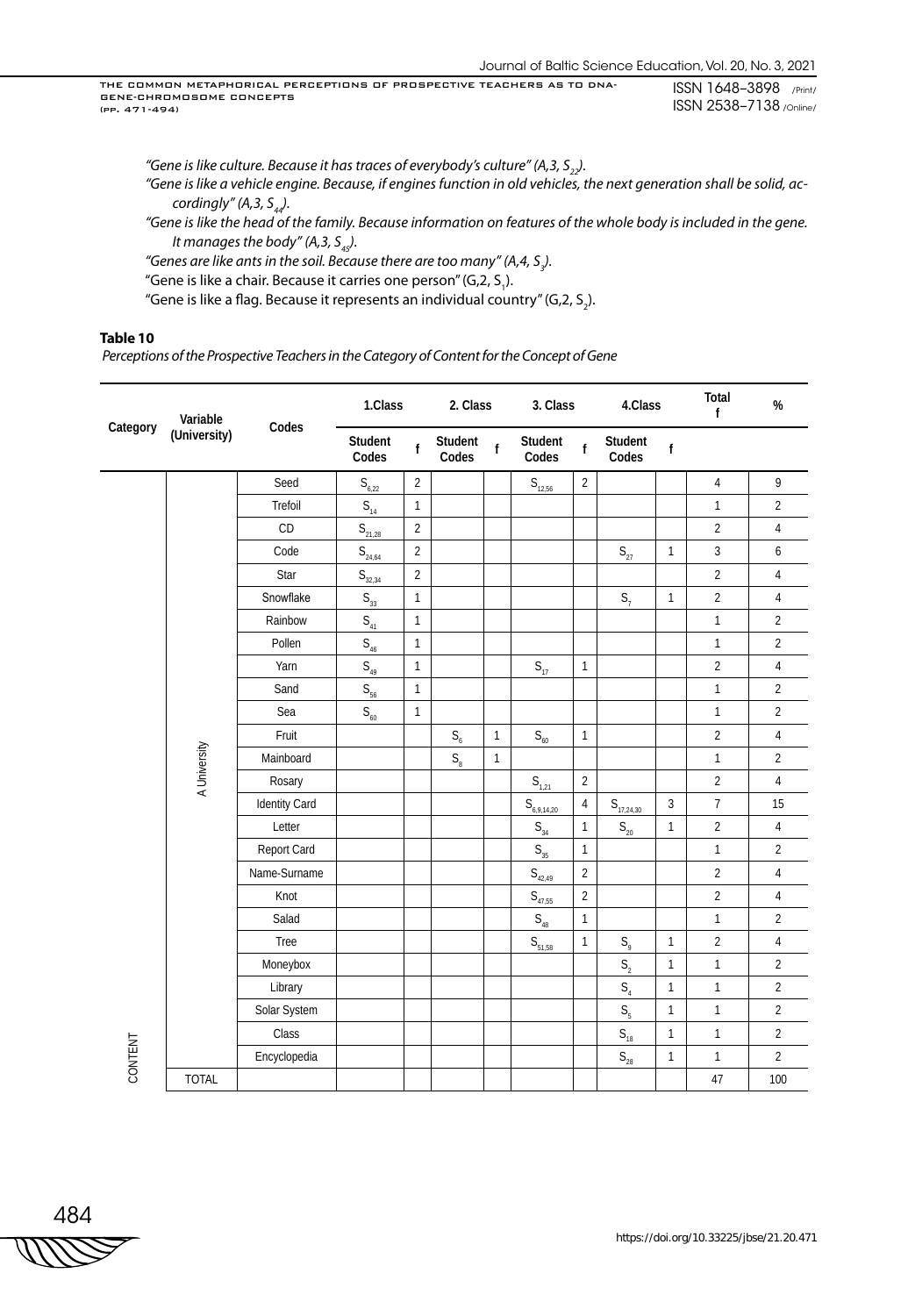|                     | House      |                                       |                |                                      |                |                                       |                | $\mathsf{S}_{_{33}}$    | 1              | 1              | 3            |
|---------------------|------------|---------------------------------------|----------------|--------------------------------------|----------------|---------------------------------------|----------------|-------------------------|----------------|----------------|--------------|
|                     | Pip        |                                       |                | $S_{36}$                             | $\mathbf{1}$   | $\mathsf{S}_\mathrm{8}$               | 1              |                         |                | $\overline{2}$ | 5            |
|                     | Password   |                                       |                |                                      |                | $S_{15,23}$                           | $\overline{2}$ | $S_{13}$                | $\mathbf{1}$   | 3              | 8            |
|                     | Universe   |                                       |                |                                      |                | $\mathsf{S}_2$                        | 1              |                         |                | 1              | $\mathbf{3}$ |
|                     | Room       |                                       |                |                                      |                | $\mathsf{S}_{\scriptscriptstyle{10}}$ | 1              | $S_{\underline{18,26}}$ | $\overline{2}$ | 3              | 8            |
|                     | Flash Disk |                                       |                |                                      |                | $\mathsf{S}_{_{14}}$                  | 1              | $S_{35,38}$             | $\overline{2}$ | 3              | 8            |
|                     | Class      |                                       |                |                                      |                |                                       |                | $S_{23,27}$             | $\overline{2}$ | $\overline{2}$ | 5            |
|                     | Manager    |                                       |                |                                      |                |                                       |                | $S_{25}$                | $\mathbf{1}$   | $\mathbf{1}$   | 3            |
| <b>B</b> University | Flower     | S <sub>2</sub>                        | $\mathbf{1}$   |                                      |                |                                       |                |                         |                | 1              | $\mathbf{3}$ |
|                     | Snowflake  | $S_{4,8,12,15}$                       | 4              | $S_{12,14}$                          | $\overline{2}$ |                                       |                |                         |                | 6              | 17           |
|                     | Fruit      | $S_{10,14}$                           | $\overline{2}$ |                                      |                |                                       |                |                         |                | $\overline{2}$ | 5            |
|                     | Raisin Pie | $\mathsf{S}_{\mathsf{26}}$            | 1              |                                      |                |                                       |                |                         |                | 1              | $\mathbf{3}$ |
|                     | Chain      | $\mathsf{S}_{\scriptscriptstyle{30}}$ | $\mathbf{1}$   | $\mathsf{S}_{_{40}}$                 | $\mathbf{1}$   |                                       |                |                         |                | $\overline{2}$ | 5            |
|                     | Family     | $S_{37,43}$                           | $\overline{2}$ |                                      |                |                                       |                |                         |                | $\overline{2}$ | 5            |
|                     | Proverb    | $\mathsf{S}_{_{40}}$                  | 1              |                                      |                |                                       |                |                         |                | 1              | $\mathbf{3}$ |
|                     | Seed       |                                       |                | $S_{3,29}$                           | $\overline{2}$ |                                       |                |                         |                | $\overline{2}$ | 5            |
|                     | Figure     |                                       |                | $\mathsf{S}_{\scriptscriptstyle{9}}$ | $\mathbf{1}$   |                                       |                |                         |                | 1              | $\mathbf{3}$ |
|                     | Teacher    |                                       |                | $S_{33,37}$                          | $\overline{2}$ |                                       |                |                         |                | $\overline{2}$ | 5            |
| <b>TOTAL</b>        |            |                                       |                |                                      |                |                                       |                |                         |                | 36             | 100          |

Common metaphorical perceptions of prospective teachers in the content category of the concept of Gene is class, seed, snowflake, and fruits, per university variable (Table 10).

Samples of the prospective teachers are indicated as follows:

- "Gene looks like a seed. Because as genes are passing down from generation to generation, same plants come out, when seeds fall into the ground" (A,1, S22).
- "Gene is like computer codes. Because each code determines a different feature" (A,1, S24).
- "Gene is like stars. Because its size and shape are different" (A,1, S32).
- "Gene is like snowflakes. Because every gene has a different shape" (A,1, S33).
- "Gene is like a rainbow. Because colors of the rainbow are different. Genes are different as colors" (A,1, S41).
- "Gene is like a colored spiral thread. Because it consists of many nucleotides" (A,1, S49).
- "Gene is like rosary beads. Because nucleotides in the gene structure are lined up like rosary beads" (A,3, S1). "Gene is like an identity card. Because it has everyone's features" (A,3, S6).
- "Gene is like a letter. Because when keeping together, meaningful words are formed" (A,3, S34).
- "Gene is like knots. Because knots form knitting as combined, while genes form a hereditary structure" (A,3, S47).
- "Gene is like salad. Because it combines to "form a whole" from different vegetables" (A,3, S48).
- "Gene is like a flower on a tree. Because it is located on the DNA" (A,3, S58).
- "Gene is like a money box. Because it is full of information" (A,4, S2).
- "Gene is like a library. Because it retains a lot of information" (A,4, S4).
- "Gene is like a proverb. Because it passes down from generation to generation. The gene passes to young individuals" (G,1, S40).
- "Gene is like a teacher. Because one can learn all features of the whole body from it" (G,2, S33).

– 485<br>*ZZ∭∏*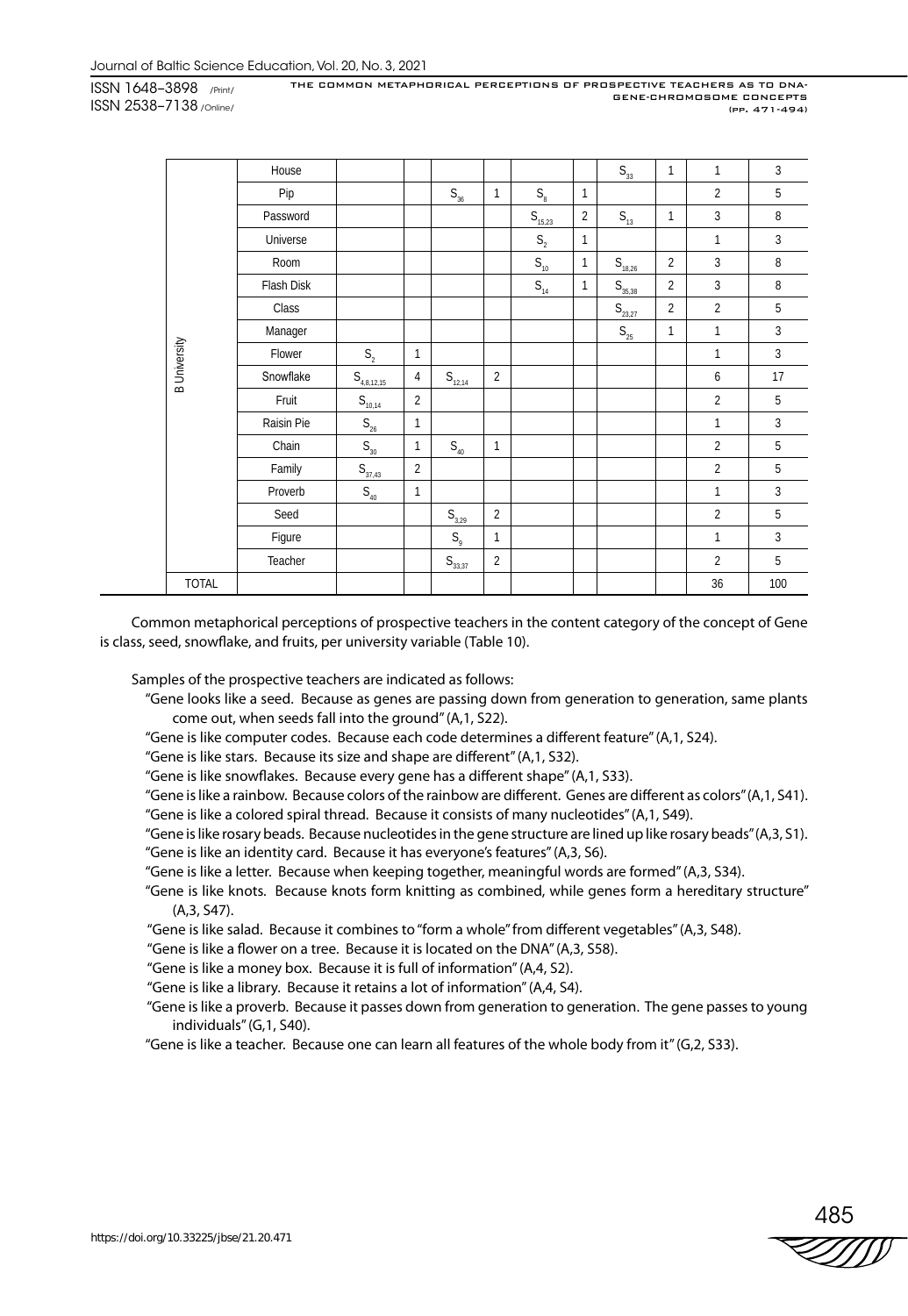## **Table 11**

*Perceptions of the Prospective Teachers in the Category of Shape for the Concept of Chromosome*

|          | Variable            | Codes                | 1.Class                                                      |                | 2. Class                              |              | 3. Class                                                                               | 4.Class        |                                       | Total<br>$\mathbf{f}$ | $\%$             |                  |
|----------|---------------------|----------------------|--------------------------------------------------------------|----------------|---------------------------------------|--------------|----------------------------------------------------------------------------------------|----------------|---------------------------------------|-----------------------|------------------|------------------|
| Category | (University)        |                      | Student<br>Codes                                             | f              | Student<br>Codes                      | $\mathsf{f}$ | Student<br>Codes                                                                       | f              | Student<br>Codes                      | $\sf f$               |                  |                  |
|          |                     | Latch                | $S_{1,11,15}$                                                | 3              |                                       |              | $S_{10,17,37}$                                                                         | 3              |                                       |                       | $\boldsymbol{6}$ | 11               |
|          |                     | Ladder               | $S_{3,7,21}$                                                 | $\sqrt{3}$     |                                       |              |                                                                                        |                |                                       |                       | $\mathbf{3}$     | 5                |
|          |                     | Trefoil              | $S_{\frac{5,22}{}}$                                          | $\overline{2}$ | $\mathsf{S}_\mathrm{6}$               | $\mathbf{1}$ | $S_{31,57,58}$                                                                         | $\mathbf{3}$   |                                       |                       | $\boldsymbol{6}$ | 11               |
|          |                     | Cross (X)            | $\mathsf{S}_{\scriptscriptstyle{\mathsf{8,9}}}$              | $\overline{2}$ |                                       |              | $S_{\frac{2,45}{2}}$                                                                   | $\overline{2}$ |                                       |                       | $\overline{4}$   | $\overline{7}$   |
|          |                     | Scissors             | $S_{18,50}$                                                  | $\overline{2}$ |                                       |              | $S_7$                                                                                  | $\mathbf{1}$   | $S_{13,24,30}$                        | $\mathbf{3}$          | $\boldsymbol{6}$ | 11               |
|          | A University        | <b>Butterfly</b>     | $\mathsf{S}_{\mathsf{26,62}}$                                | $\overline{2}$ |                                       |              | ${\sf S}_{\scriptscriptstyle 13,14,18,19,25,30}$<br>,32,42,43,44,48,49,5<br>4,59,61,62 | 16             | $\mathsf{S}_{\mathsf{20}}$            | 1                     | 19               | 35               |
|          |                     | Braid                | $S_{\frac{60,61}{2}}$                                        | $\overline{2}$ |                                       |              |                                                                                        |                |                                       |                       | $\overline{2}$   | $\overline{4}$   |
|          |                     | Bow-tie              | $\mathsf{S}_{_{19}}$                                         | $\mathbf{1}$   |                                       |              | $\mathsf{S}_{\mathsf{27}}$                                                             | $\mathbf{1}$   |                                       |                       | $\overline{2}$   | 4                |
|          |                     | Worm                 |                                                              |                | S <sub>1</sub>                        | $\mathbf{1}$ | $\mathsf{S}_{\mathsf{50}}$                                                             | $\mathbf{1}$   |                                       |                       | $\overline{2}$   | $\sqrt{4}$       |
|          |                     | Curly Hair           |                                                              |                |                                       |              | $\mathsf{S}_{_{\!26}}$                                                                 | $\mathbf{1}$   |                                       |                       | $\mathbf{1}$     | $\overline{2}$   |
|          |                     | Kangaroo             |                                                              |                |                                       |              | $\mathsf{S}_{\mathsf{28}}$                                                             | $\mathbf{1}$   |                                       |                       | $\mathbf{1}$     | $\overline{2}$   |
|          |                     | Horn                 |                                                              |                |                                       |              | $S_{47,55}$                                                                            | $\overline{2}$ |                                       |                       | $\sqrt{2}$       | 4                |
|          |                     | Leaf                 |                                                              |                |                                       |              | $\mathsf{S}_{52}$                                                                      | $\mathbf{1}$   |                                       |                       | $\mathbf{1}$     | $\overline{2}$   |
|          | <b>TOTAL</b>        |                      |                                                              |                |                                       |              |                                                                                        |                |                                       |                       | 55               | 100              |
|          |                     | Latch                | $S_{1,2,12}$                                                 | 3              |                                       |              | $\mathsf{S}_{_{14}}$                                                                   | $\mathbf{1}$   | $S_{11,16}$                           | $\overline{2}$        | 6                | 14               |
|          |                     | <b>Butterfly</b>     | ${\sf S}_{\scriptscriptstyle 1\underline{4,22,23,30,32,39}}$ | 6              |                                       |              |                                                                                        |                | $\mathsf{S}_{\scriptscriptstyle{14}}$ | $\mathbf{1}$          | $\overline{7}$   | 16               |
| SHAPE    |                     | Scissors             | $S_{\frac{16,46}{2}}$                                        | $\overline{2}$ | $S_{12}$                              | $\mathbf{1}$ |                                                                                        |                |                                       |                       | $\mathfrak{Z}$   | $\overline{7}$   |
|          |                     | Pincers              | $\mathsf{S}_{_{34}}$                                         | $\mathbf{1}$   |                                       |              |                                                                                        |                |                                       |                       | $\mathbf{1}$     | $\overline{2}$   |
|          |                     | Sausage              | $S_{35}$                                                     | $\mathbf{1}$   |                                       |              |                                                                                        |                |                                       |                       | $\mathbf{1}$     | $\overline{2}$   |
|          |                     | Spider Web           | $S_{\frac{37,42,43}{2}}$                                     | 3              |                                       |              |                                                                                        |                |                                       |                       | $\mathfrak{Z}$   | $\overline{7}$   |
|          |                     | Mosquito             | $\mathsf{S}_{_{40}}$                                         | $\mathbf{1}$   |                                       |              |                                                                                        |                |                                       |                       | $\mathbf{1}$     | $\overline{2}$   |
|          |                     | Ladder               |                                                              |                | $S_{11,32,41}$                        | $\sqrt{3}$   |                                                                                        |                |                                       |                       | $\sqrt{3}$       | $\boldsymbol{7}$ |
|          |                     | Bow-tie              |                                                              |                | $\mathsf{S}_{\scriptscriptstyle{13}}$ | $\mathbf{1}$ |                                                                                        |                |                                       |                       | $\mathbf{1}$     | $\overline{2}$   |
|          | <b>B</b> University | Cartoon<br>Character |                                                              |                | $\mathsf{S}_{\scriptscriptstyle{18}}$ | $\mathbf{1}$ |                                                                                        |                |                                       |                       | $\mathbf{1}$     | $\overline{2}$   |
|          |                     | Cross (X)            |                                                              |                | $S_{29}$                              | $\mathbf{1}$ | $S_{6,13,15,16}$                                                                       | 3              |                                       |                       | $\overline{4}$   | $\mathsf{9}$     |
|          |                     | <b>Bullbrier</b>     |                                                              |                | $\mathsf{S}_{_{38}}$                  | $\mathbf{1}$ | $S_{11,22}$                                                                            | $\mathbf{2}$   | $S_{24}$                              | 1                     | 4                | 9                |
|          |                     | Twin                 |                                                              |                |                                       |              |                                                                                        |                | $S_{13,18}$                           | $\overline{2}$        | $\overline{2}$   | 5                |
|          |                     | Thread               |                                                              |                |                                       |              |                                                                                        |                | $\mathsf{S}_{\scriptscriptstyle{9}}$  | $\mathbf{1}$          | $\mathbf{1}$     | $\overline{2}$   |
|          |                     | Trefoil              |                                                              |                |                                       |              | $S_{12,20}$                                                                            | $\overline{2}$ |                                       |                       | $\overline{2}$   | 5                |
|          |                     | Chain                |                                                              |                |                                       |              | $\mathsf{S}_{\scriptscriptstyle{4}}$                                                   | $\mathbf{1}$   |                                       |                       | $\mathbf{1}$     | $\overline{2}$   |
|          |                     | Sandglass            |                                                              |                |                                       |              |                                                                                        |                | $\mathsf{S}_{_{34}}$                  | $\mathbf{1}$          | $\mathbf{1}$     | $\overline{2}$   |
|          |                     | Branch               |                                                              |                |                                       |              |                                                                                        |                | $S_{7,26}$                            | $\overline{2}$        | $\overline{2}$   | $\sqrt{4}$       |
|          | <b>TOTAL</b>        |                      |                                                              |                |                                       |              |                                                                                        |                |                                       |                       | $44\,$           | 100              |

According to university variable, common metaphorical perceptions of prospective teachers in the category of the shape of chromosome concept is latch, butterfly, cross (X), bowtie, trefoil, ladder, and scissors [Table 11].

486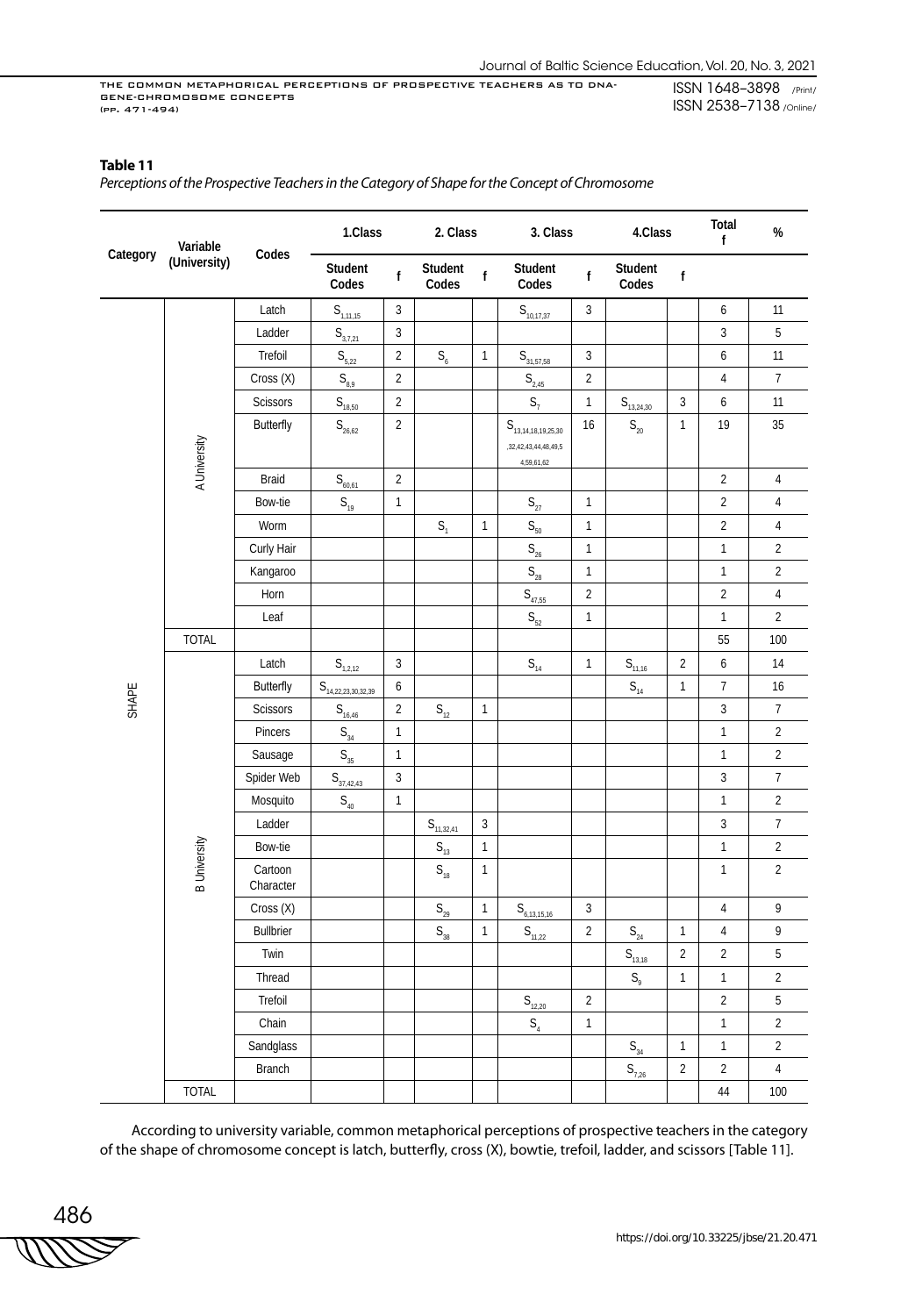The samples of the prospective teachers are expressed as follows:

"Chromosome is like a latch. Because latch's clamp is like centromere in chromosome" (A,1, S11).

"Chromosomes are like a ladder. Because every step has a line" (A,1, S3).

"Chromosome is like a ladder. Because there are separate lines in each step" (A,1, S7).

"Chromosome is like a worm. Because it can move like a worm and may get longer" (A,2, S1).

"Chromosome is like curly hair. Because it looks like its structure" (A,3, S26).

"Chromosome is like a kangaroo. Because front legs are short and back legs are long" (A,3, S28).

"Chromosome is like sausage divided into four. Because it is similar in shape" (G,1, S35).

"Chromosome is like a mosquito. Because its wings look like chromosomes" (G,1, S40).

## **Table 12**

*Perceptions of the Prospective Teachers in the Category of Function for the Concept of Chromosome*

|                 | Variable            |                             | 1.Class                                          |                | 2. Class             |                | 3. Class                                           | 4.Class        |                                       | Total<br>f     | $\%$           |                |
|-----------------|---------------------|-----------------------------|--------------------------------------------------|----------------|----------------------|----------------|----------------------------------------------------|----------------|---------------------------------------|----------------|----------------|----------------|
| Category        | (University)        | Codes                       | Student<br>Codes                                 | $\mathbf{f}$   | Student<br>Codes     | f              | Student<br>Codes                                   | $\mathbf{f}$   | Student<br>Codes                      | $\mathbf{f}$   |                |                |
|                 |                     | $\mathsf{X}$                | ${\sf S}_{\scriptscriptstyle 16,37,39,42,48,49}$ | 6              |                      |                | ${\sf S}_{\scriptscriptstyle 1,15,21,64,65,66,67}$ | $\overline{7}$ |                                       |                | 13             | 48             |
|                 |                     | Photocopier                 | $S_{24,28}$                                      | $\overline{2}$ |                      |                |                                                    |                |                                       |                | $\overline{2}$ | $\overline{7}$ |
|                 |                     | Lover                       |                                                  |                |                      |                | $\mathsf{S}_{\mathsf{22}}$                         | $\mathbf{1}$   | $S_{6}$                               | $\overline{1}$ | $\overline{2}$ | $\overline{7}$ |
|                 |                     | Two intersect-<br>ing lines |                                                  |                |                      |                | $\mathsf{S}_{_{38}}$                               | $\mathbf{1}$   |                                       |                | $\mathbf{1}$   | $\overline{4}$ |
|                 |                     | Elder sibling               |                                                  |                |                      |                | $S_{41}$                                           | $\mathbf{1}$   |                                       |                | $\mathbf{1}$   | $\overline{4}$ |
|                 | A University        | Friend                      |                                                  |                |                      |                | $\mathsf{S}_{51,56}$                               | $\sqrt{2}$     |                                       |                | $\overline{2}$ | $\overline{7}$ |
|                 |                     | Library                     |                                                  |                |                      |                |                                                    |                | $S_4$                                 | $\mathbf{1}$   | $\mathbf{1}$   | $\overline{4}$ |
|                 |                     | Piece                       |                                                  |                |                      |                |                                                    |                | $S_{\rm q}$                           | $\mathbf{1}$   | $\mathbf{1}$   | $\overline{4}$ |
|                 |                     | Twin                        |                                                  |                |                      |                |                                                    |                | $S_{14,22}$                           | 2              | $\overline{2}$ | $\overline{7}$ |
|                 |                     | Bus                         |                                                  |                |                      |                |                                                    |                | $\mathsf{S}_{\scriptscriptstyle{17}}$ | $\mathbf{1}$   | $\mathbf{1}$   | $\overline{4}$ |
| <b>FUNCTION</b> |                     | Toy                         |                                                  |                |                      |                |                                                    |                | $\mathsf{S}_{\scriptscriptstyle{19}}$ | $\mathbf{1}$   | $\mathbf{1}$   | $\overline{4}$ |
|                 | <b>TOTAL</b>        |                             |                                                  |                |                      |                |                                                    |                |                                       |                | 27             | 100            |
|                 |                     | Fruit Plate                 | S <sub>1</sub>                                   | $\mathbf{1}$   |                      |                |                                                    |                |                                       |                | $\mathbf{1}$   | 6              |
|                 |                     | X                           | $S_{18,20,24,44}$                                | $\overline{4}$ | $S_{2,14,26,28}$     | $\overline{4}$ |                                                    |                |                                       |                | 8              | 47             |
|                 |                     | Inseparable                 |                                                  |                | $S_{1,33}$           | $\overline{2}$ |                                                    |                |                                       |                | $\overline{2}$ | 12             |
|                 |                     | 1 Digit                     |                                                  |                | $S_{\rm s}$          | $\mathbf{1}$   |                                                    |                |                                       |                | $\mathbf{1}$   | 6              |
|                 | <b>B</b> University | Key-Lock                    |                                                  |                | $\mathsf{S}_{_{42}}$ | $\mathbf{1}$   |                                                    |                |                                       |                | $\mathbf{1}$   | 6              |
|                 |                     | Lover                       |                                                  |                |                      |                | $S_{17}$                                           | $\mathbf{1}$   | $S_{20}$                              | 1              | $\overline{2}$ | 12             |
|                 |                     | Compass                     |                                                  |                |                      |                |                                                    |                | $S_{10}$                              | 1              | $\mathbf{1}$   | 6              |
|                 |                     | Chip                        |                                                  |                |                      |                |                                                    |                | $S_{17}$                              | $\mathbf{1}$   | $\mathbf{1}$   | 6              |
|                 | <b>TOTAL</b>        |                             |                                                  |                |                      |                |                                                    |                |                                       |                | 17             | 100            |

Common metaphorical perceptions of prospective teachers, according to university variable, in function category for the concept of chromosome, is the lover [Table 12].

The samples of the prospective teachers are explained as follows:

"Chromosome is like lovers. Because sometimes they are together and sometimes, they are separate from each other" (A,3, S22).

487<br>*ZZZZY*D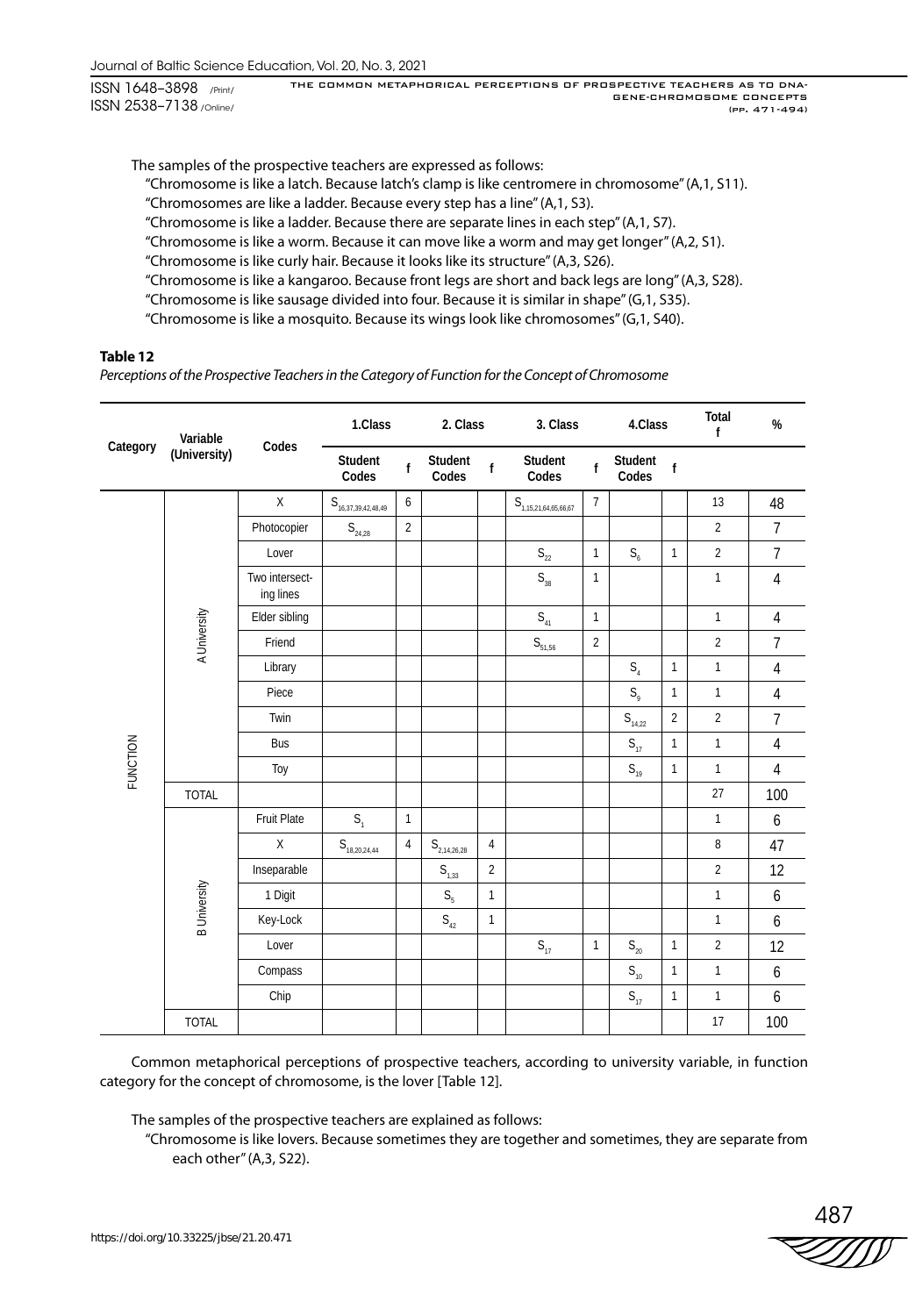"Chromosome is like a book. Because it explains how everything shall be" (A,4, S4).

"Chromosome is like grain. Because chromatids are formed as particles unite with each other" (A,4, S9). "Chromosome is like fruit platter. Because, although it is separate, it makes sense when it is together" (G,1, S10).

"Chromosome is just valuable one. Because there is discomfort if too much or less" (G,2, S5).

#### **Table 13**

*Perceptions of the Prospective Teachers in the Category of Feature for the Concept of Chromosome*

|          | Variable            | Codes        | 1.Class                               |                | 2. Class                                 |                | 3. Class                     |                | 4.Class                               |                | Total<br>f     | $\%$           |
|----------|---------------------|--------------|---------------------------------------|----------------|------------------------------------------|----------------|------------------------------|----------------|---------------------------------------|----------------|----------------|----------------|
| Category | (University)        |              | Student<br>Codes                      | $\mathbf f$    | Student<br>Codes                         | $\mathbf{f}$   | Student<br>Codes             | $\overline{F}$ | Student<br>Codes                      | $\mathsf f$    |                |                |
|          |                     | Sibling      | $S_{\underline{27,38,54,55}}$         | $\overline{4}$ |                                          |                | $\mathsf{S}_{\mathsf{9,20}}$ | $\overline{2}$ | $S_{\rm s}$                           | $\mathbf{1}$   | $\overline{7}$ | 50             |
|          |                     | Husband-Wife | $\mathsf{S}_{_{35}}$                  | $\mathbf{1}$   |                                          |                |                              |                |                                       |                | $\mathbf{1}$   | $\overline{7}$ |
|          |                     | Strap        | $S_{53,67}$                           | $\overline{2}$ |                                          |                |                              |                |                                       |                | $\overline{2}$ | 14             |
|          | A University        | Case         |                                       |                |                                          |                | $\mathsf{S}_{53}$            | $\mathbf{1}$   |                                       |                | $\mathbf{1}$   | $\overline{7}$ |
|          |                     | Lotus        |                                       |                |                                          |                | $\mathsf{S}_{_{60}}$         | $\mathbf{1}$   |                                       |                | $\mathbf{1}$   | $\overline{7}$ |
|          |                     | Bead         |                                       |                |                                          |                |                              |                | $\mathsf{S}_{\scriptscriptstyle{10}}$ | $\mathbf{1}$   | $\mathbf{1}$   | $\overline{7}$ |
|          |                     | Refugee Camp |                                       |                |                                          |                |                              |                | $\mathsf{S}_{\mathsf{28}}$            | $\mathbf{1}$   | $\mathbf{1}$   | $\overline{7}$ |
|          | <b>TOTAL</b>        |              |                                       |                |                                          |                |                              |                |                                       |                | 14             | 100            |
|          |                     | Link         | $\mathsf{S}_{\scriptscriptstyle{4}}$  | $\mathbf{1}$   | S <sub>3</sub>                           | $\mathbf{1}$   |                              |                |                                       |                | $\overline{2}$ | $\overline{7}$ |
|          |                     | Sibling      | $S_{3,6,7,17}$                        | 4              | ${\sf S}_{6,\underline{14,17,21,27,40}}$ | $\overline{5}$ | $\mathsf{S}_{_{18}}$         | $\mathbf{1}$   | $S_{4,28}$                            | $\overline{2}$ | 11             | 38             |
| FEATURE  |                     | Mother       | $\mathsf{S}_\mathrm{8}$               | $\mathbf{1}$   |                                          |                |                              |                | $S_{6}$                               | 1              | $\overline{2}$ | $\overline{7}$ |
|          |                     | Friend       | $\mathsf{S}_{\scriptscriptstyle{13}}$ | $\mathbf{1}$   |                                          |                |                              |                |                                       |                | $\mathbf{1}$   | 3              |
|          |                     | Military     | $\mathsf{S}_{_{41}}$                  | $\mathbf{1}$   |                                          |                |                              |                |                                       |                | $\mathbf{1}$   | $\overline{3}$ |
|          |                     | Glasses      |                                       |                | $\mathsf{S}_{\scriptscriptstyle{19}}$    | $\mathbf{1}$   |                              |                |                                       |                | $\mathbf{1}$   | 3              |
|          | <b>B</b> University | Swing Thread |                                       |                | $S_{\underline{20,23,25}}$               | 3              |                              |                |                                       |                | 3              | 10             |
|          |                     | Seed         |                                       |                |                                          |                |                              |                | $\mathsf{S}_\mathrm{8}$               | 1              | $\mathbf{1}$   | 3              |
|          |                     | Image        |                                       |                | $\mathsf{S}_{\scriptscriptstyle{31}}$    | $\mathbf{1}$   |                              |                |                                       |                | $\mathbf{1}$   | $\overline{3}$ |
|          |                     | Bag          |                                       |                | $\mathsf{S}_{_{34}}$                     | $\mathbf{1}$   |                              |                |                                       |                | $\mathbf{1}$   | $\overline{3}$ |
|          |                     | Sandglass    |                                       |                | $\mathsf{S}_{_{36}}$                     | $\mathbf{1}$   |                              |                |                                       |                | $\mathbf{1}$   | 3              |
|          |                     | Inseparable  |                                       |                | $\mathsf{S}_{_{37}}$                     | $\mathbf{1}$   |                              |                | $S_{2,19}$                            | $\overline{2}$ | 3              | 10             |
|          |                     | Latch        |                                       |                | $\mathsf{S}_{_{39}}$                     | $\mathbf{1}$   |                              |                |                                       |                | $\mathbf{1}$   | $\overline{3}$ |
|          | <b>TOTAL</b>        |              |                                       |                |                                          |                |                              |                |                                       |                | 29             | 100            |

Common metaphorical perceptions of prospective teachers, according to university variable in the feature category for the concept of chromosome, is sibling [Table 13].

The samples of the prospective teachers are stated as follows:

- "Chromosome is like a human, and the paired chromosome is like husband and wife. Because it is paired with a chromosome that corresponds to it" (A,1, S35).
- "Chromosome is like twins. Because they are similar in structure and are connected" (A,3, S20).

"Chromosome is like a case. Because it retains all the information" (A,3, S53).

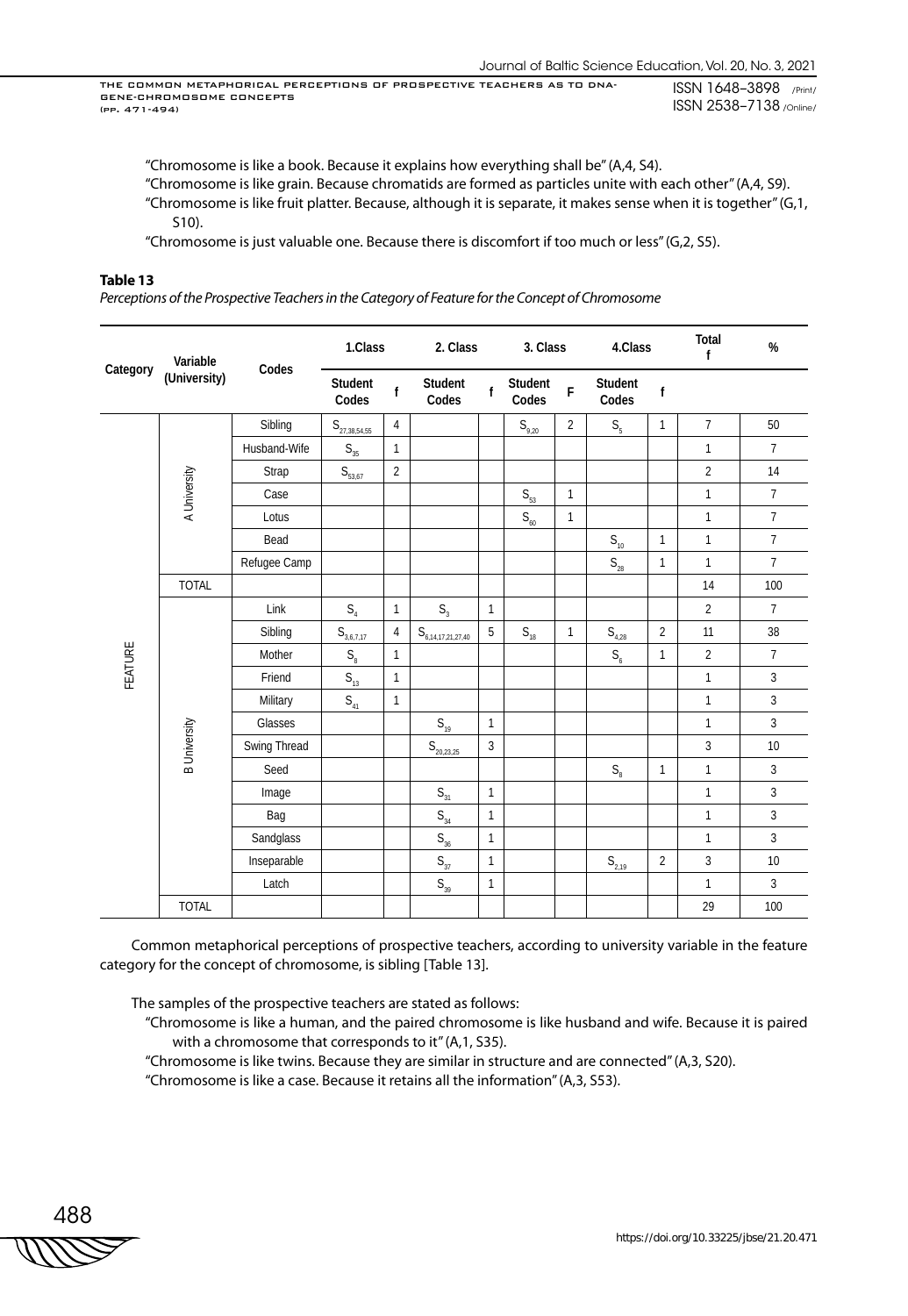## **Table 14**

*Perceptions of the Prospective Teachers in the Category of Content for the Concept of Chromosome*

|          |                     | Variable          |                                       | 1.Class      | 2. Class                              |              | 3. Class                              |              | 4.Class                    |              | Total<br>f     | %                |
|----------|---------------------|-------------------|---------------------------------------|--------------|---------------------------------------|--------------|---------------------------------------|--------------|----------------------------|--------------|----------------|------------------|
| Category | (University)        | Codes             | Student<br>Codes                      | $\mathbf{f}$ | Student<br>Codes                      | $\mathsf{f}$ | Student<br>Codes                      | $\mathbf f$  | Student<br>Codes           | $\mathsf f$  |                |                  |
|          |                     | Child             | $\mathsf{S}_{\scriptscriptstyle{10}}$ | $\mathbf{1}$ |                                       |              |                                       |              |                            |              | $\mathbf{1}$   | $\, 8$           |
|          |                     | Cable             | $\mathsf{S}_{\scriptscriptstyle{13}}$ | $\mathbf{1}$ |                                       |              |                                       |              |                            |              | $\mathbf{1}$   | $\, 8$           |
|          |                     | Ribbon            | $S_{17}$                              | $\mathbf{1}$ |                                       |              | $\mathsf{S}_{\scriptscriptstyle 24}$  | $\mathbf{1}$ |                            |              | $\overline{2}$ | 15               |
|          |                     | Abacus            | $\mathsf{S}_{_{41}}$                  | $\mathbf{1}$ |                                       |              |                                       |              |                            |              | $\mathbf{1}$   | $\, 8$           |
|          |                     | Atomic            | $\mathsf{S}_{\scriptscriptstyle{45}}$ | $\mathbf{1}$ |                                       |              |                                       |              |                            |              | $\mathbf{1}$   | $\, 8$           |
|          | A University        | Encyclopedia      | $\mathsf{S}_{_{63}}$                  | $\mathbf{1}$ |                                       |              |                                       |              |                            |              | $\mathbf{1}$   | $\, 8$           |
|          |                     | Flash Disk        | $\mathsf{S}_{_{64}}$                  | $\mathbf{1}$ |                                       |              |                                       |              |                            |              | $\mathbf{1}$   | $\, 8$           |
|          |                     | Auto Part         |                                       |              | $\mathsf{S}_{\scriptscriptstyle{3}}$  | $\mathbf{1}$ |                                       |              |                            |              | $\mathbf{1}$   | $\, 8$           |
|          |                     | Body              |                                       |              | S <sub>5</sub>                        | $\mathbf{1}$ |                                       |              |                            |              | $\mathbf{1}$   | $\, 8$           |
|          |                     | Star              |                                       |              | $S_1$                                 | $\mathbf{1}$ |                                       |              |                            |              | $\mathbf{1}$   | $\, 8$           |
|          |                     | Fruit             |                                       |              |                                       |              | $\mathsf{S}_{_{12}}$                  | $\mathbf{1}$ |                            |              | $\mathbf{1}$   | $\, 8$           |
|          |                     | Chain             |                                       |              |                                       |              |                                       |              | $\mathsf{S}_{\mathsf{27}}$ | $\mathbf{1}$ | $\mathbf{1}$   | $\, 8$           |
| CONTENT  | <b>TOTAL</b>        |                   |                                       |              |                                       |              |                                       |              |                            |              | 13             | 100              |
|          |                     | Father-<br>Mother | $S_{\rm q}$                           | $\mathbf{1}$ |                                       |              |                                       |              |                            |              | $\mathbf{1}$   | $\boldsymbol{9}$ |
|          |                     | Thread            | $\mathsf{S}_{\scriptscriptstyle{19}}$ | $\mathbf{1}$ |                                       |              |                                       |              |                            |              | $\mathbf{1}$   | $\mathsf{q}$     |
|          |                     | Molecule          |                                       |              |                                       |              | $S_7$                                 | $\mathbf{1}$ |                            |              | $\mathbf{1}$   | $\boldsymbol{9}$ |
|          |                     | Family            | $\mathsf{S}_{\mathsf{27}}$            | $\mathbf{1}$ |                                       |              |                                       |              |                            |              | $\mathbf{1}$   | 9                |
|          | <b>B</b> University | School            |                                       |              | $\mathsf{S}_{\scriptscriptstyle{10}}$ | $\mathbf{1}$ |                                       |              | $\mathsf{S}_{\mathsf{23}}$ | $\mathbf{1}$ | $\overline{2}$ | 18               |
|          |                     | Half Apple        |                                       |              | $\mathsf{S}_{\scriptscriptstyle{15}}$ | $\mathbf{1}$ |                                       |              |                            |              | $\mathbf{1}$   | $\mathsf{g}$     |
|          |                     | Raisin Pie        |                                       |              | $S_{35}$                              | $\mathbf{1}$ |                                       |              |                            |              | $\mathbf{1}$   | 9                |
|          |                     | Ship              |                                       |              |                                       |              | $\mathsf{S}_\mathrm{8}$               | $\mathbf{1}$ |                            |              | $\mathbf{1}$   | $\boldsymbol{9}$ |
|          |                     | Train             |                                       |              |                                       |              | $\mathsf{S}_{\scriptscriptstyle{9}}$  | $\mathbf{1}$ |                            |              | $\mathbf{1}$   | 9                |
|          |                     | Storage           |                                       |              |                                       |              | $\mathsf{S}_{\scriptscriptstyle{10}}$ | $\mathbf{1}$ |                            |              | $\mathbf{1}$   | $\mathsf{g}$     |
|          | <b>TOTAL</b>        |                   |                                       |              |                                       |              |                                       |              |                            |              | 11             | 100              |

According to the university variable, prospective teachers do not have a common metaphorical perception in the content category for the concept of chromosome [Table 14].

Samples of prospective teachers are indicated as follows:

- "Chromosome is like a child in the family. Because the absence of a child led to great pain" (A,1, S10).
- "Chromosome is like a surrounded cable. Because the formation of chromosome takes place by shortening and wrapping DNA" (A,1, S13).
- "Chromosome is like an encyclopedia. Because it contains all the important information" (A,1, S64).
- "Chromosome is like a star. Because there are nucleotides on it" (A,2, S7).
- "Chromosome looks like two halves of an apple. Because parts represent chromosome threads, and core represents synapse" (G,2, S15).

489<br>VIII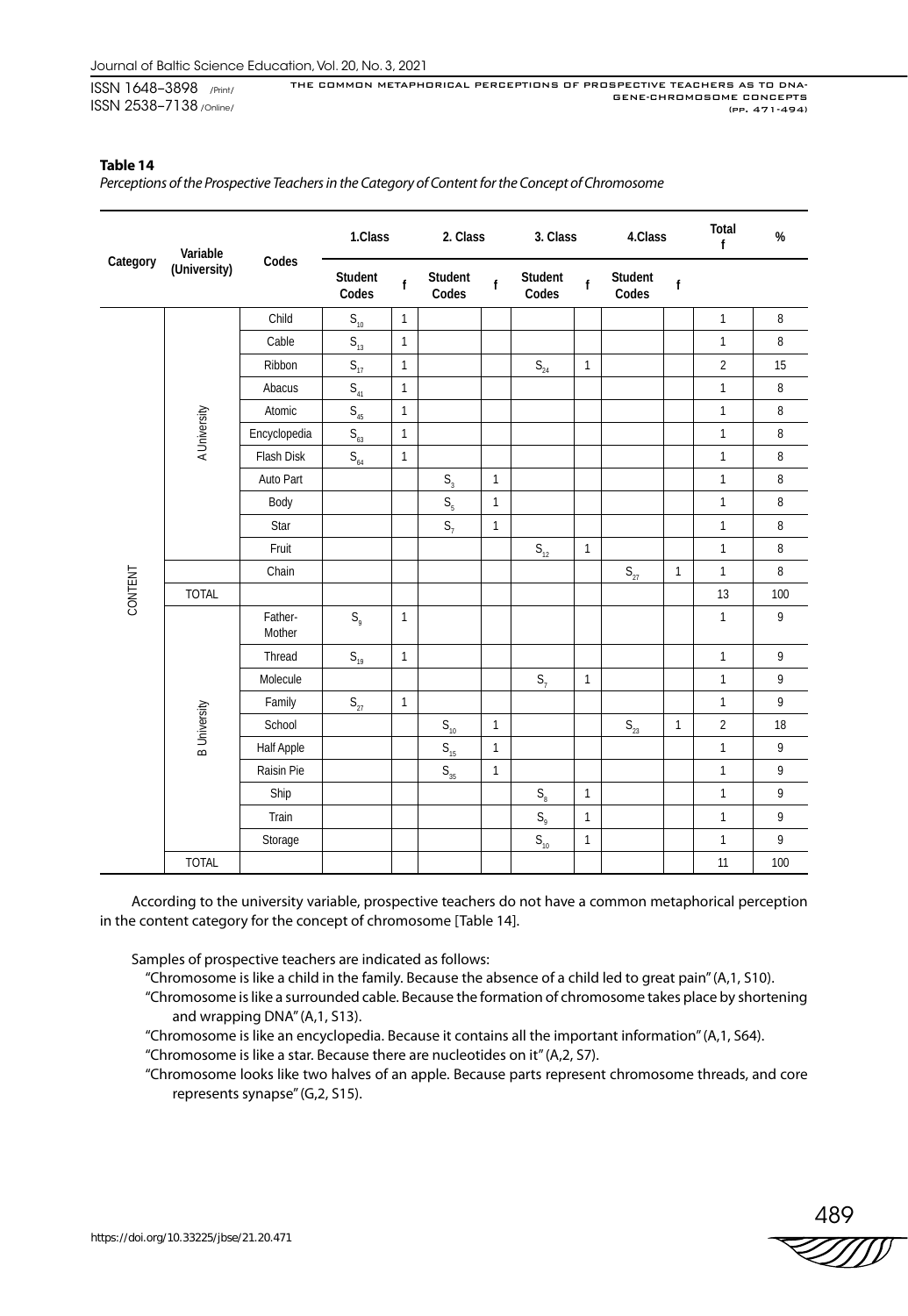ISSN 1648–3898 /Print/ ISSN 2538–7138 /Online/

#### **Discussion**

Biology science examines many aspects of living and non-living creatures. These aspects include changes in the process starting from "time of existence up to the present." These are their distribution of nature and their development. They increase along with the structure (TDK, 2020). It is a discipline that reveals relationship levels of structures. These levels are interrelated in the human body (Zvi-Assafaf et al., 2013). They contain many abstract and complex concepts. It is significant to learn these concepts correctly and determine their relationships. At the same time, biology education in the Turkish education system is mostly oriented towards cognitive knowledge. Consequently, it requires implementation for effective information. The education life starts at the age of 5 and continues until the late '20s. During this educational process, while DNA-Gene-Chromosome concepts have been dealt with in various occasions, it emerges as concepts that cannot easily be solved. To challenge the concept complexity, metaphoric perceptions were used. In general, the usage of metaphor is a way of thinking that fits individuals' understanding of the world. In this respect, metaphor is a powerful resource that helps people understand and explain a highly abstract, complex, or theoretical phenomenon (Morgan, 1997). Therefore, this study validates the metaphoric perceptions of science prospective teachers, for DNA-Gene-Chromosome concepts. Also, it confirms that common metaphorical perceptions are in line with different variables that were identified to explain relationships.

As a result of this research, 326 science-prospective teachers produced 313 valid metaphors concerning DNA-Gene-Chromosome concepts. Thirty-four of these valid metaphors emerged as a common metaphoric perception. The remaining 279 metaphors differed, according to the class and university variables. It was ensured that common metaphoric perceptions in these different variables were compiled under specified conceptual categories. The points that draw attention, as a result of this research, indicated as follows:

First, prospective teachers used different metaphors to reflect their ideas concerning DNA-Gene-Chromosome concepts. Usage of metaphors is not a new technique in teaching. Metaphors are frequently used as teaching tools for subjects or concepts in educational research (Ben-Peretz et al., 2003; Botha, 2009). Also, metaphors are the reasons for being selected to reveal meanings that are being placed on the concept (Tynavcevic & Vaupot, 2009). It is understood that prospective teachers, who were the subject of this study group for DNA-Gene-Chromosome concepts, had continuously heard of the alleged concepts during their learning processes. Yet, they could not fully explore the relationship among the respective concepts (*n*=13).

Second, it was observed that prospective teachers had created more than one metaphor for these concepts, rather than creating certain metaphors. Weade and Ernst (1990) stated that "metaphors provide the opportunity to only explain part of the determined phenomenon." Also, it was understood that prospective teachers' metaphorical perceptions towards these concepts were limited with identified features. Another similar approach was mentioned in the study of Weade and Ernest. It indicates, "Metaphors represent only one part of the phenomenon." These relations are further supported by the statement expressing that "it does not explain the whole phenomenon (Weade & Ernst, 1990)." Also, it stated that metaphor was not identical to the phenomenon. It was only a symbol of the phenomenon, and only one phenomenon could be supported by multiple metaphors (Yob, 2003). Indeed, it explained that more than one metaphor was used for an individual phenomenon, in various studies that were conducted for the biological concepts (Al-Zahrani, 2008; Cengiz & Ekici, 2019; Coşkun, 2010; Eilam, 2009; Gürbüzoğlu et al., 2013; Harman & Çökelez, 2017; Hellsten & Nerlich, 2011; Kahyaoğlu, 2015; Konopka, 2002; Neuman, 2005; Vennille et al., 2006; Selvi, 2007; Ulukök et al., 2015; Yapıcı, 2015).

Third, based on different university or class variance, common metaphorical perceptions about DNA-Gene-Chromosome concepts were determined. While metaphors reveal ideas, it makes the ideas more permanent, understandable, and enlightening (Clarken, 1997). At the same time, metaphors reflect the thoughts and activities of those who used them to characterize certain concepts (Draaisma, 2007). Thus, as revealing perceptions of prospective teachers towards the concept of DNA-Gen-Chromosome, it was ensured to reflect the shapes of these concepts in minds, as well. Fourth, it is too difficult to overcome the complexity of the concepts of Biology, even if students have heard it many times. The used metaphors in daily life (Oxford et al., 1998), is a powerful mental tool that can be utilized to understand and explain concepts. These concepts are abstract, complex, and, not related to each other (Yob, 2003). Indeed, these concepts can be maintained for students by addressing different areas of intelligence, through relevant conceptual categories or codes. There might be many reasons, but one main reason is the concepts with a conceptual equivalent that could

490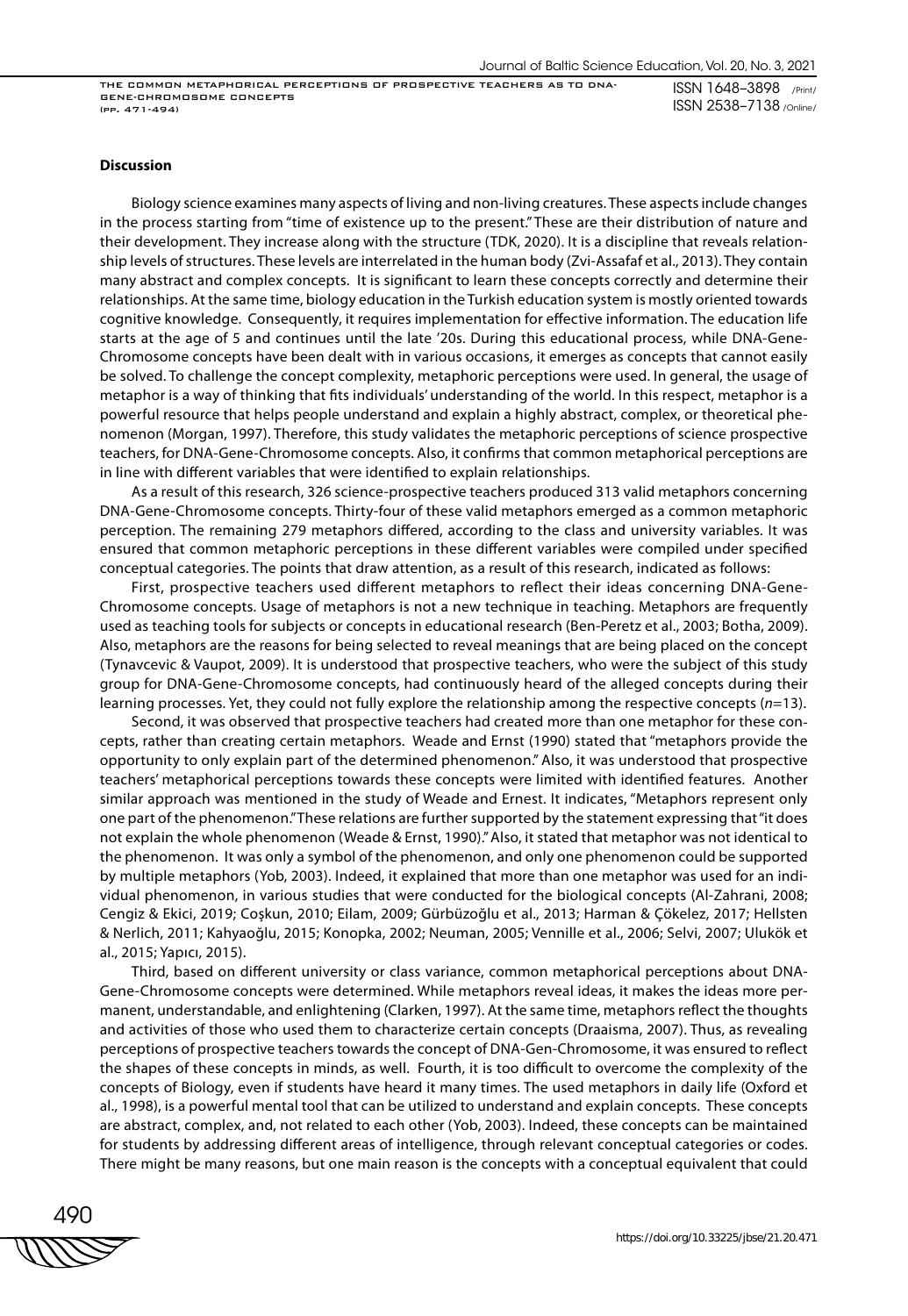ISSN 1648–3898 /Print/ ISSN 2538–7138 /Online/

THE COMMON METAPHORICAL PERCEPTIONS OF PROSPECTIVE TEACHERS AS TO DNA-GENE-CHROMOSOME CONCEPTS (pp. 471-494)

be related to being at the "microscopic level." Besides, it is possible to confuse the concepts that are invisible and related. Metaphors are reflections of facts in thought mechanisms of individuals concerning each other (Heywood, et al., 2002; Martinez et al., 2001). Meanwhile, metaphors enable the environment to keep the concepts in mind (Arslan & Bayrakçı, 2006; Goldstein, 2005). While individuals reflect accurate perceptions and interpretations in minds regarding the concepts. Also, they help to reflect their imagination and goals (Cornelissen et al., 2008; Lopez, 2007).

## **Conclusions**

In this study, perceptions of prospective educators that loaded metaphorically related to DNA-Gen-Chromosome concepts, commonly used perceptions, according to different variables that had been determined. In fact, although there have been many studies in education concerning the determination of metaphoric perceptions. Yet, there has been no study to distinguish the concepts of DNA-Gene-Chromosome and relationship among them. Despite the different university and class variables, it has been observed that pre-service science teachers have common metaphorical perceptions of DNA-gene-chromosome concepts. The research results reflect the clues on "how science-prospective teachers perceive DNA-Gene-Chromosome concepts that have been obtained." Granting there were (326) students forming the study sample, the majority were not seen in the frequency percentages tables. On the other hand, the correct metaphorical perceptions concerning these concepts are limited. These limited parts provide a relationship between the subject and source. It shows that concepts are still mixed. This study was conducted only on prospective teachers who provided the correct subject-source relationship. Therefore, the frequency and percentages are less than the number of students.

## **Recommendations**

The metaphors, obtained as a result of this research, may be used by the academicians who deliver lectures at the university level of education. Also, it can be used for high school teachers, who teach within the scope of biology lessons to plan the teaching process, shape the teaching-learning process, and measure and evaluate steps in the field of biology. Meanwhile, according to research data, metaphors reflecting DNA-Gene-Chromosome concepts, cover the hints on how science-prospective teachers perceive it. It can be used to determine the readiness of students with the same or different learning levels. Also, it reveals student's prior knowledge. The usage of determining metaphors by trainers may interest students' attention. It can enable students to distinguish between concepts, by bringing information to minds via terminology and practices. Thus, conceptual complexities can be eliminated. It can serve as a different teaching tool for biological terms, utilizing different techniques. The students' readiness for the course topic can be determined. Also, this research, which was conducted for the science-prospective teachers, may be used for the students that are studying other fields. It can also be utilized for high school students to challenge complex concepts. This research is not limited to only prospective teachers, but it can be applied in multidisciplinary fields.

This study exposed two university participants, one from the north and the other from the east of Turkey. Yet, it can be used for universities located in different regions, with various educational levels. At the macro level, metaphoric perceptions concerning the respective concepts or various concepts may be identified, as well. The biological concept metaphors set an example for each area included in the target content, in the educational process. Therefore, it can be used to perceive the terms DNA-Gene-Chromosome in all branches, starting from primary school up to higher education, using these concepts.

Although this study is only limited to concepts such as DNA-Gen-Chromosome, it creates examples for other concepts that are difficult to learn and relate to each other. This research result can aid in the determination of students' readiness levels for issues related to metaphors in new concepts, utilizing certain metaphors of these concepts.

#### **Acknowledgement**

Some of the DNA-Chromosome concepts data subjected to this research was presented at the 27th International Conference on Educational Sciences (ICES/UEBK-2018) held in cooperation with Atatürk University, National Education Associations (NEA) Platform and Pegem Academy between April 18-22, 2018 in Antalya,

491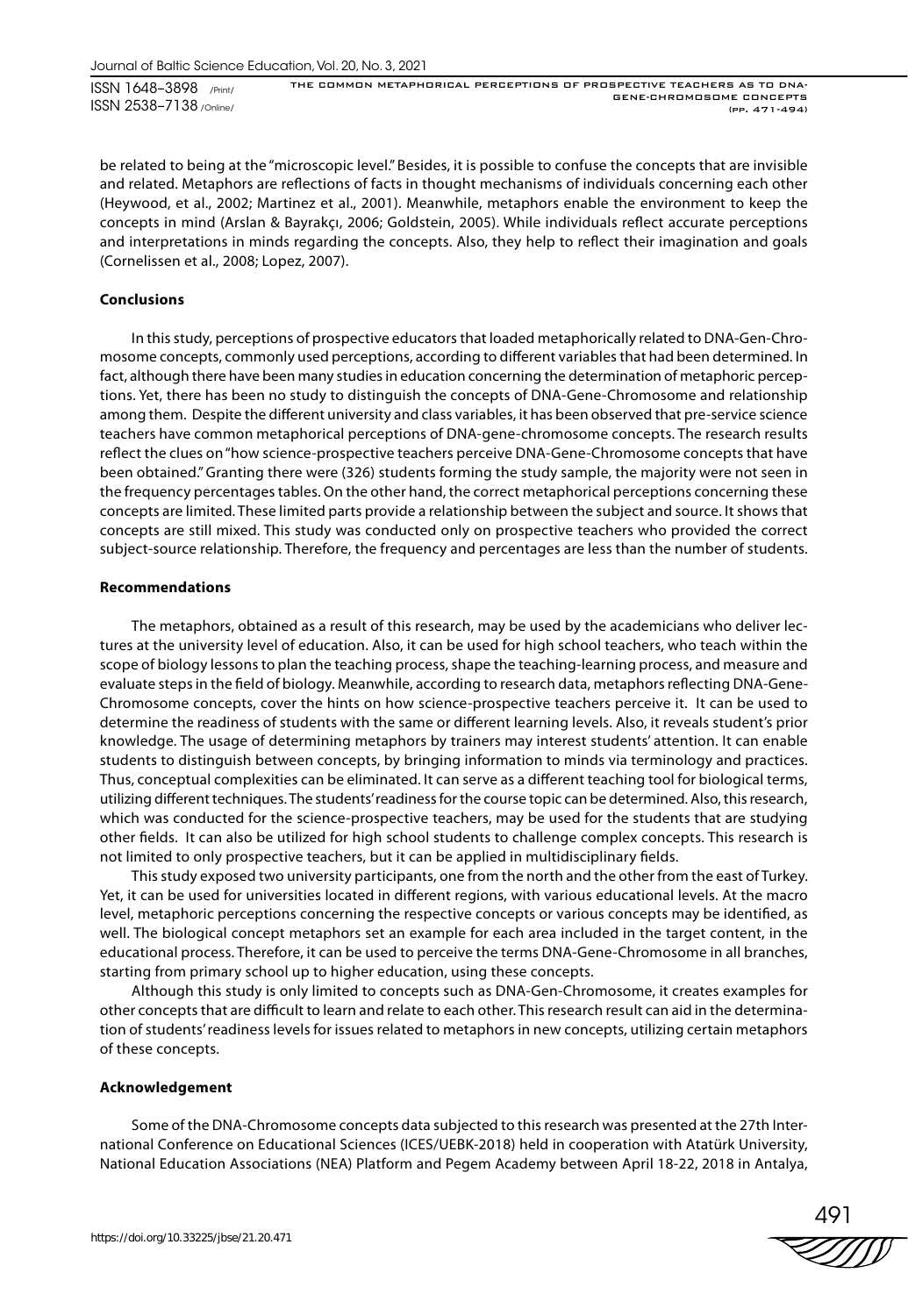ISSN 1648–3898 /Print/ ISSN 2538–7138 /Online/

Turkey under the title of "Determining of Common Mental Images for DNA-Chromosome Concepts" while the data about the Gene Concepts submitted to the International Conference on Education in Mathematics, Science & amp; Technology (ICEMST) took place on May 18 - 21, 2017 in Ephesus Kusadasi, Turkey under the title of " The Metaphoric Perceptions of Prospective Teachers on Gene Concepts".

#### **References**

- Alger, C. L. (2009). Secondary teachers' conceptual metaphors of teaching and learning: Changes over the career span. *Teaching and Teacher Education*, *25*, 743-751. http://www.science direct.com/science/
- Al-Zahrani, A. (2008). Darwin's metaphors revisited: Conceptual metaphors, conceptual blends, and idealized cognitive models in the theory of evolution. *Metaphor and Symbol*, *23*, 50-82.
- Arslan, M., & Bayrakçı, M. (2006). Metaforik düşünme ve öğrenme yaklaşımının eğitim-öğretim açısından incelenmesi [Examination of metaphoric thinking and learning approach in terms of education]. *Millî Eğitim Dergisi [Journal of National Education]*, *171*, 100-108.
- Banet, E., & Ayuso, E. (1999). Teaching genetics at secondary school: A strategy for teaching about the location of inheritance information. *Science Education*, *84*(3), 313–351.

Bargh, J. A., & Barndollar, K. (1996*). Automaticity in action: The unconscious as repository of chronic goals and motives.* Guildford Press.

- Ben-Peretz, M., Mendelson, N., & Kron, F. W. (2003). How teachers in different educational contexts view their roles. *Teaching and Teacher Education*, *19*(2), 277-290.
- Botha, E. (2009). Why metaphor matters in education. *South African Journal of Education*, 29, 431-444.
- Büyüköztürk, Ş. (2011). *Sosyal bilimler için veri analizi el kitabı istatistik, araştırma deseni, spss uygulamaları ve yorum* [Data analysis handbook for social sciences - statistics, research design, spss applications and interpretation, 15th Edition]. Pegem Academy.
- Cengiz, İ. Y., & Ekici, G. (2019). Investigating metaphoric perceptions of biology teacher candidates on biology education laboratory course. *OPUS International Journal of Society Researches, 11*(18), 1218-1258.
- Cerit, Y. (2008). Students, teachers and administrators' views on metaphors with respect to the concept of teacher. *The Journal of Turkish Educational Sciences*, *6*(4), 693-712.
- Chuang, H. F., & Cheng, Y. J. (2003). A study on attitudes toward biology and learning environment of the seventh-grade students. *Chinese Journal of Science Education, 11*(2), 171–194.
- Clarken, R. H. (1997). Five metaphors for education paper presented at the annual meeting of the American educational research association, Chicago.
- Cornelissen, J. P., Oswick, C., Christenses, L.T., & Phillips, N. (2008). Metaphor in organizational research: Context, modalities and implications for research introduction. *Organization Studies, 29*(7), 8-22.
- Coşkun, M. (2010). Metaphors (mental images) of high school students about "climate" concept. *Turkish Studies International Periodical for Languages, Literature and History of Turkish or Turkic*, *5*(3), 919-940.
- Creswell, J. W. (2014). *Research design qualitative, quantitative, and mixed methods.* Fourth Edition, SAGE Publications, California.
- Draaisma, D. (2007). *Metaphors of memory: A history of ideas about the mind.* Cambridge University Press.

Driver R., & Bell B. (1986). Student's thinking and the learning of science: A constructivist view. School Science Review, March. Eaglestone, R. (2009). *Metaphors and figures of speech*. Taylor & Francis.

Eilam, B. (2009). The secrets of successful veteran biology teachers: metaphors of evolution, regeneration, and adaptation. *Journal of Teachers and Teaching: Theory and Practice*, *15*(4), 493–513.

- Ekici, G. (2016). Determination of the preservice biology teachers' perceptions of microscope: Example for metaphor analysis. *Journal of Kırşehir Education Faculty, 17*(1), 615-636.
- Emli, Z., & Afacan, Ö. (2017). The mental models of secondary school 7th class students about global warming. *HAYEF: Journal of Education*, *14-1* (27), 183-202.
- Forceville, C. (2002). The identification of target and source in pictorial metaphors. *Journal of Pragmatics, 34*, 1-14.
- Gilbert, J. K. (2006). Context based chemistry education on the nature of "context" in chemical education. *International Journal of Science Education*, *28*(9), 957–976.
- Goldstein, L. S. (2005). Becoming a teacher as a hero's Journey: Using metaphor in preservice teacher education. *Teacher Education Quarterly*, *32*(1), 7-24.
- Guerrero, M., & Villamil, O.S. (2002). Metaphorical conceptualizations of ESL teaching and learning. *Language Teaching Research*, *6*(2), 95-120.
- Gürbüzoğlu-Yalmancı, S., & Aydın, S. (2013). Pre-service teachers' metaphorical perceptions towards biology. *Mustafa Kemal University Journal of Graduate School of Social Sciences*, *10*(21), 208-223.
- Harman, G., & Çökelez, A. (2017). Pre-service early childhood education teachers' metaphorical perceptions towards chemistry, physics and biology. *Marmara University Atatürk Education Faculty Journal of Educational Sciences*, *46*, 75-95.
- Harrison, A. G., & Treagust, D. F. (2006). Teaching and learning with analogies: Friend or foe? In P. J. Aubusson, A. G. Harrison, & S. M. Ritchie, (Eds.), *Metaphor and analogy in science education* (pp.11- 24). Springer.
- Hellsten, L., & Nerlich, B. (2011). Synthetic biology: Building the language for a new science brick by metaphorical brick. *New Genetics &Society, 30*(4), 375-397.

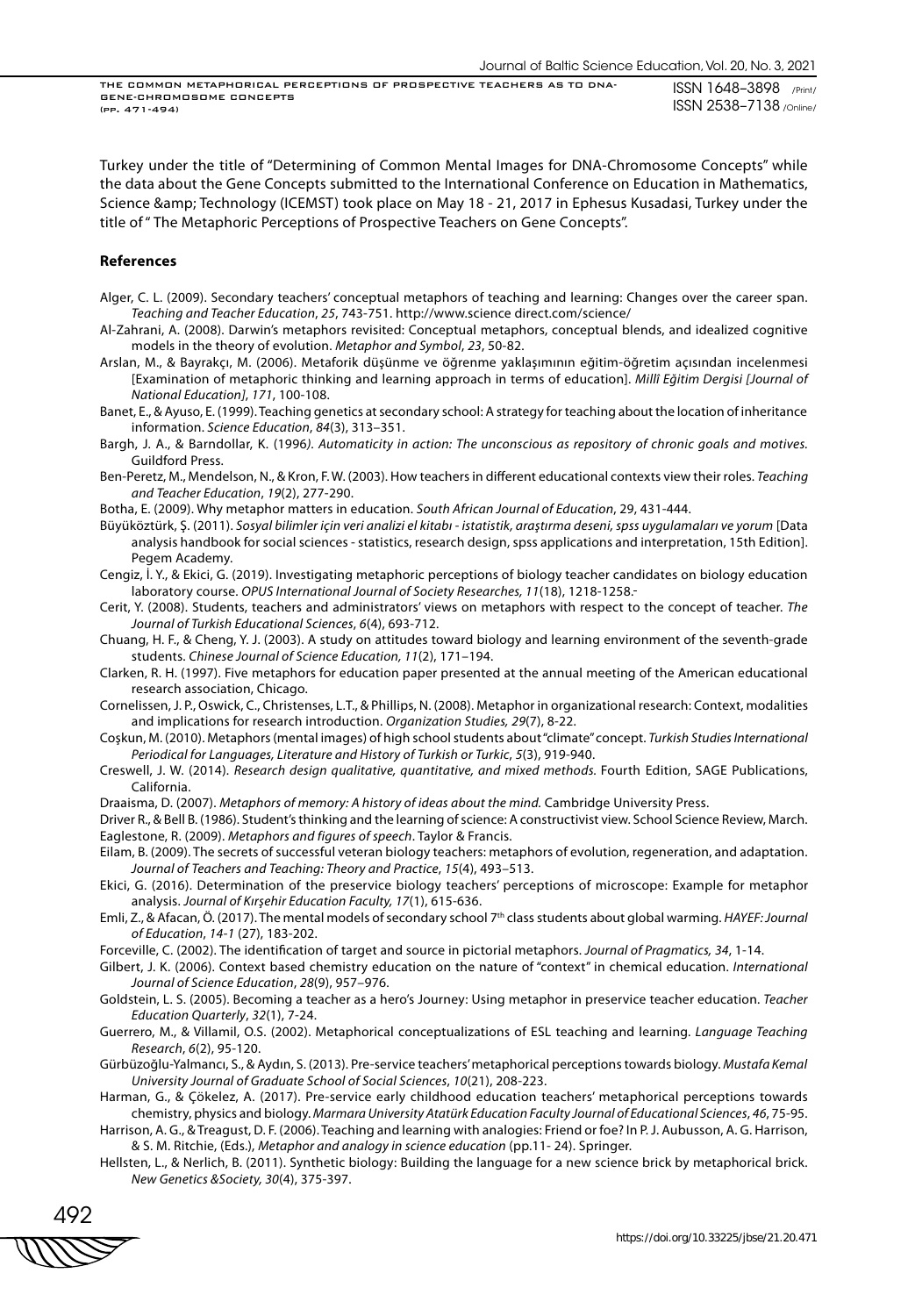ISSN 1648–3898 /Print/ ISSN 2538–7138 /Online/ THE COMMON METAPHORICAL PERCEPTIONS OF PROSPECTIVE TEACHERS AS TO DNA-GENE-CHROMOSOME CONCEPTS (pp. 471-494)

Heywood, J., Elena, S., & Mick, S. (2002). Linguistic metaphor identification in two extracts from novels. *Language and Literature*, *11*(35), 34-54.

Jeppsson, F., Haglund, J., Amin, T. G., & Strömdahl, H. (2013). Exploring the use of conceptual metaphors in solving problems on entropy. *Journal of the Learning Sciences*, *22*(1), 70-120.

Kahyaoğlu, M. (2015). An investigation of the concept of nature among elementary school students through metaphors analysis. *Turkish Studies - International Periodical for the Languages, Literature and History of Turkish or Turkic*-, Journal of Turkish Studies, *10*(11), 821-831.

Konopka, A. K. (2002). Grand metaphors of biology in the genome era. *Computers & Chemistry, 26*(5), 397-401.

Kövecses, Z. (2002). *Metaphor a practical introduction.* Oxford University.

Lakoff, G., & Johnson, M. (2005). *Metaphors we live by*. The University of Chicago Press.

Levine, P. M. (2005). Metaphors and images of classrooms*. Kappa Delta Pi Record*, *41*(4), 172-175.

Lewis, J., & Wood –Robinson, C. (2000). Genes, chromosomes, cell division and inheritance- do students see any relationship? *International Journal of Science Education*, *22*(2), 177-195.

- Lopez, J. J. (2007). Notes on metaphors, notes as metaphors: The genome as musical spectacle. *Science Communication*, *29*(7), 1-29.
- Mahaffy, P. (2006). Moving chemistry education into 3d: A tetrahedral metaphor for understanding chemistry. *Journal of Chemical Education*, *83*(1), 49-55.

Marton, F. (1981). Phenomenography -Describing conceptions of the world around us. *Instructional Science*, 10(2), 177-200.

Marton, F. (1986). Phenomenography: A research approach to investigating different understandings of reality. *Journal of Thought*, 21(3), 28 - 49.

Martinez, M. A., Sauleda, N., & Huber, G. L. (2001). Metaphors as blueprints of thinking about teaching and learning. *Teaching and Teacher Education*, *17*, 965-977.

Miles, M. B., & Huberman, A. M. (1994). *Qualitative data analysis*: *An expanded sourcebook.* Sage.

- Morgan, G. (1997). *Images of organization*. Sage Publications.
- Moser, K. S. (2000). Metaphor analysis in psychology method, theory, and fields of application. *Qualitative Social Research [On-line journal], 1*(2), 1-10

Neuman, Y. (2005). Meaning making in language and biology. *Perspectives in Biology & Medicine, 48*(3), 317-27.

- Oxford, R. L., Tomlinson, S., Barcelos, A., Harrington, C., Lavine, R. Z., Saleh, A. & Longhini, A. (1998). Clashing metaphors about classroom teachers: Toward a systematic typology for the language teaching field. *System, 26*, 3-50.
- Özbuğutu, E. (2018). Pre-service science teacher's metaphorical perceptions towards evolution. *Academia Journal of Educational Research*, *3*(1), 28-43.
- Pelaez, N. J., Boyd, D. D., Rojas, J. B., & Hoover, M. A. (2005). Prevalence of blood circulation misconceptions among prospective elementary teachers. *Advances in Physiology Education*, *29*, 172-181.

Patton, M. Q. (2014). *Qualitative research and evaluation methods.* Fourth Edition. SAGE publishing

Pishghadam, R., & Pourali, S. (2011). Metaphorical analysis of Iranian Ma students' beliefs: A qualitative study. *Higher Education Studies*, *1*(1), 27-37.

- Saban, A. (2009). Prospective teachers' mental images about the concept of student. *The Journal of Turkish Educational Sciences*, *7*(2), 281-326.
- Sanchez, A., Jose M. B., & Victor M. (2000). Design of virtual reality systems for education: A cognitive approach. *Education and Information Technologies*, *5*(4), 345-362.

Selvi, M. (2007). Pre-service teachers' perceptions of environmental concepts. Doctoral Thesis, Gazi University, Ankara.

- Semerci, Ç. (2007). A view to the new primary school curricula with the metaphors relating to "curriculum development". *Cumhuriyet University Journal of Social Sciences*, *31*(2), 125-140.
- Shepardson, D. P., Choi, S., Niyogi, D., & Charusombat, U. (2011). Seventh grade students' mental methods of the greenhouse effect. *Environmental Education Research*, *7*(1), 1-17.
- Shuell, T. J. (1990). Teaching and learning as problem solving. *Theory into Practice*, *29*(2), 102–108.
- Simon, E. (2015). *Biology: The core.* Pearson Education (p.80-116). Nobel Academic Publishing
- Steger, T. (2007). The stories metaphors tell: Metaphors as a tool to decipher tacit aspects in narratives. *Field Methods*, *19*(3), 1-22.
- TDK, (2020). Turkish Language Association, https://sozluk.gov.tr/?kelime=biyoloji 27.02.2020.
- Tsui, C-Y., &Treagust, D. F. (2007). Understanding genetics: Analysis of secondary students' conceptual status. *Journal of Research in Science Teaching*, *44*(2), 205-235.
- Tynavcevic, A., & Vaupot, S. R. (2009). Exploring aspiring principals' perceptions of principalship: A Slovenian case. *Educational Management Administration and Leadership*, *37*(1), 85-105.
- Ulukök, Ş., Bayram, K., & Selvi, M. (2015). Pre-service science teachers' mental images towards biology concept [metaphor analysis sample]. *International Online Journal of Educational Sciences*, *7*(3), 244-259.
- Venville, G. J., Gribble, S. J., & Donovan, J. (2006). *Metaphors for genes.* In P. J. Aubusson, A. G. Harrison, & S. M. Ritchie (Eds.), *Metaphor and analogy in science education* (pp. 79-91). Springer.
- Yapıcı, İ. (2015). High school students' metaphorical perceptions towards biology. *Electronic Journal of Social Sciences*, *14*(55), 139-147.
- Yıldırım, A., & Şimşek, H. (2008). *Qualitative research methods in social sciences*. Seçkin Publishing.
- Yıldırım, A., & Şimşek, H. (2011). *Qualitative research methods in social sciences*. (8th ed.). Seçkin Publishing.